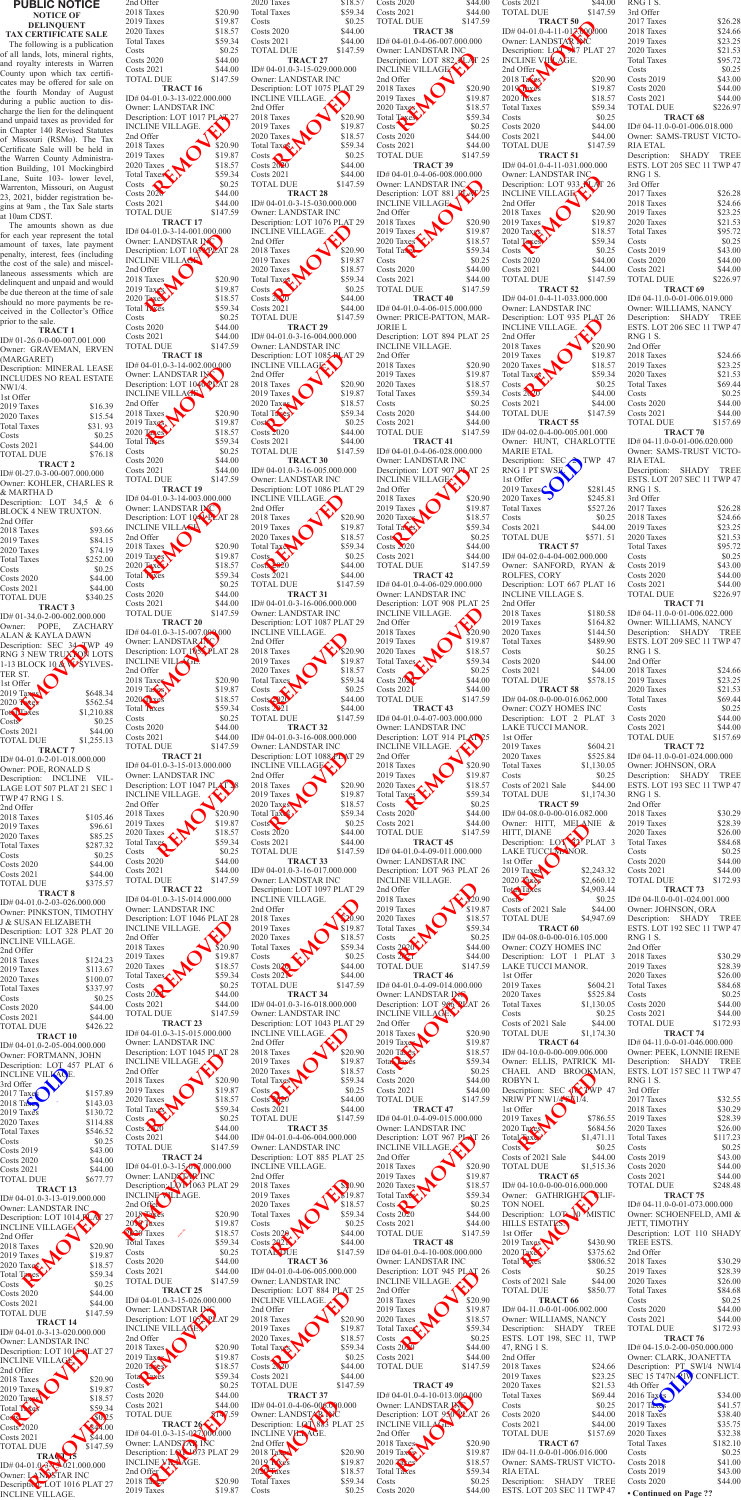2nd Offer 2018 Taxes \$111.92<br>2019 Taxes \$100.48 2019 Taxes 2020 Taxes \$88.40 Total Taxes \$300.80<br>Costs \$0.25 Costs<br>
Costs 2020<br>
\$44.00 Costs 2020 Costs 2021 \$44.00<br>TOTAL DUE \$389.05  $\overline{\text{TOTAL DUE}}$ **TRACT 184** ID# 12-12.0-1-03-011.000.000 Owner: FERGUSON, JEFF Description: LOT 24 PLAT 6 LAKE SHERWOOD ESTATES.<br>
3rd Offer<br>
2017 Taxes<br>
2018 Taxes<br>
2017 3rd Offer 2017 Taxes \$165.83 2018 Taxes \$152.07<br>2019 Taxes \$136.13 2019 Taxes \$136.13<br>2020 Taxes \$119.26 2020 Taxes <br>
Total Taxes <br>
\$119.26<br>
\$573.29 Total Taxes Costs \$0.25 Costs 2019 \$43.00 Costs 2020 \$44.00<br>Costs 2021 \$44.00 Costs 2021 \$44.00<br>TOTAL DUE \$704.54  $\operatorname{TOTAL}$  DUE **TRACT 186** ID# 12-12.0-1-04-013.000.000 Owner: AITES, WENDY & RICHARD Description: LOT 311 PLAT 6 LAKE SHERWOOD EST *K*ES. 2nd Offer 2018 Taxes \$91.82 2019 Taxes \$82.64 2020 Taxes \$72.94 Total Taxes  $$247.40$  $\sim$  \$0.25 Costs 2020 \$44.00<br>Costs 2021 \$44.00 Costs 2021 TOTAL DUE \$335.65 **TRACT 187** ID# 12-12.0-1-04-014.000.000 Owner: MEYERS, EARL E Description: LOT 312 PLAT 6 LAKE SHERWOOD ESTATES. 1st Offer 2019 Taxes \$82.64<br>2020 Taxes \$72.94 2020 Taxes \$72.94<br>Total Taxes \$155.58 Total Taxes Costs<br>
Costs 2021<br>
\$44.00 Costs 2021 TOTAL DUE \$199.83 **TRACT 189** ID# 12-12.0-1-05-014.000.000 Owner: KAMP, DONALD L & JOY L ETAL Description: LOT 30 PLAT 5 LAKE SHERWOOD ESTATES. 1st Offer 2019 Taxes \$91.58 France Control of Street Control of Street Control of Street Control of Street Control of Street Control of Street Control of Street Control of Street Control of Street Control of Street Control of Street Control of Street

| TOTAL DUE<br>\$354.35                                                                                                                                              | Description: SOUTH<br>HAVEN                                               |
|--------------------------------------------------------------------------------------------------------------------------------------------------------------------|---------------------------------------------------------------------------|
| <b>TRACT 77</b>                                                                                                                                                    | TERRACE LOT<br>66<br>28<br>TWP 47 NR2W.                                   |
| ID# 04-15.0-4-00-004.000.000<br>Owner: UNKNOWN<br>Description: PT NE1/4<br>SE1/4                                                                                   | 1st Offer<br>\$2,203.77<br>2019 Taxes<br>2020 Taxes                       |
| SEC 15 T47N R1W.                                                                                                                                                   | \$1,910.17<br>Total Taxes<br>\$4,113.94                                   |
| 2nd Offer<br>\$14.37<br>2018 Taxes                                                                                                                                 | \$0.25<br>Costs<br>$\text{Costs} \rightarrow 12$<br>\$44.00               |
| 2019 Taxes<br>\$13.86<br>\$13.37<br>2020 Taxes                                                                                                                     | <b>TOTAL DUE</b><br>\$4,158.19<br><b>TRACT 97</b>                         |
| \$41.60<br>Total Taxes<br>Costs<br>\$0.25                                                                                                                          | ID# 05-29.0-1-00-008.000.000<br>Owner: BATES, HEATHER &                   |
| <b>Costs 2020</b><br>\$44.00<br>Costs 2021<br>\$44.00                                                                                                              | RUHL, JACOB<br>Description: LOTS 68 STEW-                                 |
| \$129.85<br>TOTAL DUE<br><b>TRACT 80</b>                                                                                                                           | ARTS ADD SEC 21 TWP 47<br>NR2W PLAT 1.                                    |
| ID# 04-20.0-0-00-002.000.000<br>Owner: HUNT CONCRETE CO                                                                                                            | 1st Offer<br>\$731.75<br>$2019$ Tax $\leq$                                |
| INC<br>VACANT LAND<br>Description:                                                                                                                                 | 2020 Thes<br>\$635.16<br><b>Total Taxes</b><br>\$1,366.91                 |
| PT NE NE<br>3rd Offer                                                                                                                                              | Costs<br>\$0.25<br><b>Costs 2021</b><br>\$44.00                           |
| \$116.52<br>2017 Taxes<br>2018 Taxes<br>\$105.97                                                                                                                   | <b>TOTAL DUE</b><br>\$1,411.16<br>TRACT 99                                |
| 2019 Taxes<br>\$96.56<br>2020 Taxes<br>\$85.14                                                                                                                     | ID# 05-34.0-0-00-019.018.000<br>Owner: ACTON, JAMES B                     |
| Total Taxes<br>\$404.19<br>Costs<br>\$0.25                                                                                                                         | Description: PT NW1/4 SE1/4<br>AND PT W1/2 $N$ KIA SE1/4                  |
| Costs 2019<br>\$43.00<br><b>Costs 2020</b><br>\$44.00                                                                                                              | SEC 34 T47N R2W.<br>1st Offer                                             |
| Costs 2021<br>\$44.00<br>TOTAL DUE<br>\$535.44                                                                                                                     | 2019 Taxes<br>\$1,716.31<br>\$1,486.95<br>2020 Taxes                      |
| <b>TRACT 81</b><br>ID# 04-21.0-1-00-008.000.000                                                                                                                    | Total Tax s<br>\$3,203.26<br>Costs<br>\$0.25                              |
| Owner: STUART, PETE<br>Description: MAPPED BY POS-                                                                                                                 | Costs 2021<br>\$44.00<br><b>TOTAL DUE</b><br>\$3,247.51                   |
| SESSION LOTS 36 & 37 PLAT<br>1 SOUTH GATE ADDITION.                                                                                                                | <b>TRACT 101</b><br>ID# 06-29.0-0-00-015.001.000                          |
| 1st Offer<br>2019 Tax↓<br>\$33.52                                                                                                                                  | Owner: SMETAK, JAMES E &<br><b>JOAN</b>                                   |
| 2020 Taxes<br>\$30.44                                                                                                                                              | Description: SEC<br>47                                                    |
| <b>Total Taxes</b><br>\$63.96<br>\$0.25<br>Costs                                                                                                                   | RNG 3 PT W/SE<br>1st Offer                                                |
| Costs 2021<br>\$44.00<br><b>TOTAL DUE</b><br>\$108.21                                                                                                              | 2019 Taxes<br>\$604.60<br>2020 Tax<br>\$524.68                            |
| <b>TRACT 82</b><br>ID#04-21.0-1-00-009.000.000                                                                                                                     | \$1,129.28<br>Total <b>Kake</b><br>Costs<br>\$0.25                        |
| Owner: STROTHER, EARNEST<br>Description: LOT 38 & 39                                                                                                               | \$44.00<br>Costs 2021<br>TOTAL DUE<br>\$1,173.53                          |
| BLOCK 1 OF SOUTHGATE<br>ADDITION TO THE TOWN OF                                                                                                                    | <b>TRACT 102</b><br>ID# 06-36.0-0-00-010.000.000                          |
| WRIGHT CITY<br>1st Offer $\lambda$                                                                                                                                 | Owner: CORDER, RANDY &<br>LAUREN                                          |
| 2019 Taxes<br>\$33.52<br>2020 Taxes<br>\$30.44                                                                                                                     | Description: PT<br>NW1/4<br><b>XI</b><br>SE1/4 N OF COUNTY RD SEC         |
| <b>Total Taxes</b><br>\$63.96<br>\$0.25<br>Costs                                                                                                                   | 36 T47N R3W.<br>1st Offer                                                 |
| Costs 2021<br>\$44.00<br>TOTAL DUE<br>\$108.21                                                                                                                     | 2019 Tax<br>\$565.58<br>2020 Taxes<br>\$490.91                            |
| <b>TRACT 83</b><br>ID# 04-21.0-1-00-010.000.000                                                                                                                    | Total Taxes<br>\$1,056.49<br>\$0.25<br>Costs                              |
| Owner: WASHINGTON, LA-<br>MAR                                                                                                                                      | <b>Costs 2021</b><br>\$44.00<br><b>TOTAL DUE</b><br>\$1,100.74            |
| Description: LOTS 40 & 41<br>PLAT 1 SOUTH GATE ADDI-                                                                                                               | <b>TRACT 103</b><br>ID# 07-13.0-0-00-006.000.000                          |
| TION.<br>2nd Offer                                                                                                                                                 | Owner: KUENZEL PROPER-<br><b>TIES</b>                                     |
| 2018 Taxes<br>\$35.92<br>2019 Taxes<br>\$33.52                                                                                                                     | Description: SEC <b>IN</b> TWP 47<br>NR4W PT N1/2 NL /4.                  |
| 2020 Taxes<br>\$30.44<br><b>Total Taxes</b><br>\$99.88                                                                                                             | 1st Offer<br>2019 Taxes<br>\$571.09                                       |
| \$0.25<br>Costs<br><b>Costs 2020</b><br>\$44.00                                                                                                                    | $2020$ Taves<br>\$496.21<br>\$1,067.30<br>Total Jaxes                     |
| Costs 2021<br>\$44.00<br>TOTAL DUE<br>\$188.13                                                                                                                     | Costs<br>\$0.25<br><b>Costs 2021</b><br>\$44.00                           |
| <b>TRACT 84</b><br>ID#04-21.0-1-00-011.000.000                                                                                                                     | <b>TOTAL DUE</b><br>\$1,111.55<br>TRACT 104                               |
| Owner: HOKE. MRS FELL-<br><b>MORE</b>                                                                                                                              | ID# 07-13.0-0-00-016.004.000<br>Owner: EIKEN, RICHARD A &                 |
| Description: SEC 21 TWP 47<br>RNG 1 LOTS 42 & 43 SOUTH                                                                                                             | <b>MARIA</b><br>Description: PT SW14<br>SE1/4                             |
|                                                                                                                                                                    |                                                                           |
| <b>GATE ADD. PLAT NS.</b><br>1st Offer                                                                                                                             | PT SE1/4 SW1/4 SEC<br><b>13 T47N</b><br>R4W.                              |
| 2019 Taxes<br>\$33.52<br>$2020$ Taxes<br>\$30.44                                                                                                                   | 1st Offer<br>2019 Taxes<br>\$219.47                                       |
| Total Taxes<br>\$63.96<br>\$0.25<br>Costs                                                                                                                          | <b>2020 Taxe</b><br>\$191.33<br>Total <b>R</b> <sub>ACS</sub><br>\$410.80 |
| Costs 2021<br>\$44.00<br><b>TOTAL DUE</b><br>\$108.21                                                                                                              | \$0.25<br>Costs<br><b>Costs 2021</b><br>\$44.00                           |
| TRACT <sub>86</sub><br>ID#04-30.0-0-00-005.004.000                                                                                                                 | <b>TOTAL DUE</b><br>\$455.05<br><b>TRACT 105</b>                          |
| Owner: MCNATT, CURTIS NO-<br>LAN                                                                                                                                   | ID# 07-15.0-0-00-002.014.000<br>Owner: WIEGRAFFE, KRISTI                  |
| Description: PT SE1/4 NE1/4<br>SEC 30 T47N RIW.                                                                                                                    | & GEOFFREY                                                                |
| 1st Offer<br>2019 Taxes<br>\$22.73                                                                                                                                 | Description: PT EXXXE1/4 &<br>PT NE1/4 SE1/4 SEC 7 T47N<br>R1.            |
| 2020 Taxes<br>\$21.07<br>\$43.80<br>Total Taxes                                                                                                                    | 1st Offer<br>2019 Taxes<br>\$106.16                                       |
| \$0.25<br>\$44.00                                                                                                                                                  | 2020 Tixes<br>\$93.26<br>\$199.42<br>Total <b>R</b> xes                   |
| Costs<br>Costs 2021<br>TOTAL DUE<br>\$88.05<br>TRACT <sub>89</sub>                                                                                                 | \$0.25<br>Costs<br><b>Costs 2021</b><br>\$44.00                           |
| ID#05-09.0-4-00-087.000.000<br>Owner: STAUFFER, TERESA                                                                                                             | TOTAL DUE<br>\$243.67<br><b>TRACT 106</b>                                 |
| LYNN & LESLEY, HARQLD<br>Description: LOT 2 PLAY AN-                                                                                                               | ID# 07-18.0-3-06-001.000.000<br>Owner: HEARN, EDWARD &                    |
| DORRA ESTATES.<br>1st Offer                                                                                                                                        | LINDA<br>Description: LOT 229 SECTION                                     |
| \$1,908.36<br>\$1,654.31                                                                                                                                           | 2 PINNACLE LAKE ESTATES.<br>3rd Offer                                     |
| \$3,562.67<br>\$0.25                                                                                                                                               | 2017 Taxes<br>\$41.53<br>2018 Taxes<br>\$38.39                            |
| \$44.00<br>\$3,606.92                                                                                                                                              | 2019 Taxes<br>\$35.17<br>2020 Taxes<br>\$31.81                            |
| <b>TRACT 90</b>                                                                                                                                                    | Total Tax <sup>es</sup><br>\$146.90<br>Costs<br>\$0.25                    |
| 2019 Taxes<br>$2020$ Taxes<br>Total Tax <sup>8</sup><br>CostS<br><b>Costs 2021</b><br>TOTAL DUE<br>ID#05-16.0-0-00-010.000.000<br>Owner: LOESCH, DONALD &<br>NORMA | <b>Costs 2019</b><br>\$43.00<br><b>Costs 2020</b><br>\$44.00              |
| Description: PT SWI<br>NE1/4<br>SEC 16 TWP 47 NR 2 W.                                                                                                              | <b>Costs 2021</b><br>\$44.00<br>TOTAL DUE<br>\$278.15                     |
| 1st Offer<br>2019 Taxes<br>\$835.41                                                                                                                                | <b>TRACT 107</b><br>ID# 07-18.0-3-07-018.000.000                          |
| \$724.94<br>\$1,560.35                                                                                                                                             | Owner: MALON,<br><b>ANTHONY</b><br>WILLIAM<br>$J \&$<br>HERRING.          |
| 2020 Tax<br>Total Taves<br>$\cos \left( \frac{1}{2} \right)$<br>\$0.25<br><b>Costs 2021</b><br>\$44.00                                                             | CRYSTAL MARY<br>Description: LOT 137 SEC 2                                |
| TOTAL DUE<br>\$1,604.60<br><b>TRACT 94</b>                                                                                                                         | PINNACLE LANE ESTATES.<br>1st Offer                                       |
| ID#05-24.0-0-00-045.000.000<br>Owner: BRYANT, DON                                                                                                                  | $2019$ Taxes<br>\$53.31<br>2020 Tax s<br>\$47.52                          |
| Description: SEC 24 TWP 47<br>NR2W ROBERT SACS SUBD                                                                                                                | Total Parts<br>\$100.83<br>\$0.25<br>Costs                                |
| PT LOT 2.<br>1st Offer                                                                                                                                             | <b>Costs 2021</b><br>\$44.00<br><b>TOTAL DUE</b><br>\$145.08              |
| 2019 Taxes<br>\$257.41<br>2020 Taxes<br>\$224.16                                                                                                                   | TRACT 110<br>ID# 08-07.0-0-00-005.000.000                                 |
| <b>Total Taxe</b><br>\$481.57<br>Costs <sup>2</sup><br>\$0.25                                                                                                      | Owner: GOODSON, ROBERT A<br>& NORMA J                                     |
| <b>Costs 2021</b><br>\$44.00<br>TOTAL DUE<br>\$525.82                                                                                                              | Description: SEC-7<br>WP 46 N R<br>4 W PT NW SE.                          |
| <b>TRACT 95</b><br>ID# 05-28.0-1-00-003.020.000                                                                                                                    | 1st Offer<br>2019 Taxes<br>\$41.05                                        |
| Owner: BIONDO, ADAM<br>Description: LOT 67 QILCK-                                                                                                                  | 2020 Taxes<br>\$36.85<br><b>Total Taxes</b><br>\$77.90                    |
| MAN FARMS.<br>1st Offer                                                                                                                                            | Costs<br>\$0.25<br><b>Costs 2021</b><br>\$44.00                           |
| 2019 Taxes<br>\$2,154.60<br>2020 Taxes<br>\$1,866.35                                                                                                               | <b>TOTAL DUE</b><br>\$122.15<br><b>TRACT 113</b>                          |
| Total Tax <sub>S</sub><br>\$4,020.95<br>$\text{Costs} \triangle$<br>\$0.25                                                                                         | $ID#09-16.0-0-00-005.002.000$<br>Owner: BAGGET SBILLY R                   |
| $\text{Costs } 2021$<br>\$44.00<br>TOTAL DUE<br>\$4,065.20                                                                                                         | Description: SEC 16 TWP 46 N<br>R 3 W PT SW.                              |
| TRACT <sub>96</sub><br>ID# 05-28.0-4-23-003.000.000<br>Owner: BRANCH, MYLES                                                                                        | 1st Offer<br>2019 Taxes<br>\$302.90<br>2021 Taxes<br>\$263.55             |

| <b>Total Taxes</b><br>Costs                                                       | \$566.45<br>\$0.25       |
|-----------------------------------------------------------------------------------|--------------------------|
| <b>Costs 2021</b><br><b>TOTAL DUE</b>                                             | \$44.00<br>\$610.70      |
| <b>TRACT 116</b><br>ID#10-04.2-0-04-014.000.000                                   |                          |
| Owner: SHOEMAKER,<br><b>GENE</b>                                                  | EU-                      |
| Description: LOT 48                                                               | PLAT <sub>3</sub>        |
| DOGWOOD LAKE.<br>1st Offer                                                        |                          |
| 2019 Taxes<br>2020 Taxes                                                          | \$47.21<br>\$42.23       |
| <b>Total Taxes</b><br>Costs                                                       | \$89.44<br>\$0.25        |
| <b>Costs 2021</b><br><b>TOTAL DUE</b>                                             | \$44.00<br>\$133.69      |
| <b>TRACT 118</b><br>ID#10-13.0-0-00-001.049.000                                   |                          |
| Owner: FAVAZZA, VITO A &<br><b>KATHY M</b>                                        |                          |
| Description: LOT 2522 DVNS-                                                       |                          |
| BROOK ESTATES PLAT 75<br>SEC 13 TWP 46 RM $2$ .                                   |                          |
| 1st Offer<br>2019 Taxes                                                           | \$2,828.03               |
| 2020 Taxes<br>Total Taxes                                                         | \$2,449.22<br>\$5,277.25 |
| Costs<br><b>Costs 2021</b>                                                        | \$0.25<br>\$44.00        |
| <b>TOTAL DUE</b>                                                                  | \$5,321.50               |
| <b>TRACT 119</b><br>ID#10-20.0-0-00-015.000.000                                   |                          |
| Owner: COKER,<br><b>GLEN &amp; JOANN L</b>                                        | <b>JAHNIE</b>            |
| Description: SEC 201<br>R 2 W PT SE NE                                            | P 46 N                   |
| 1st Offer<br>2019 Taxes                                                           | \$1,038.49               |
| 2020 Tax<br>Total <b>Takes</b>                                                    | \$900.23<br>\$1,938.72   |
| Costs<br><b>Costs 2021</b>                                                        | \$0.25<br>\$44.00        |
| TOTAL DUE                                                                         | \$1,982.97               |
| <b>TRACT 120</b><br>ID#10-28.0-0-00-030.000.000                                   |                          |
| Owner: DISNEY, JUSTIN<br>Description: LOT 101 ASPEN-                              |                          |
| HOF SEC 28 TWP 46 RNG 2.<br>1st Offer                                             |                          |
| 2019 Taxes<br>2020 Taxes                                                          | \$770.26<br>\$668,08     |
| <b>Total Taxes</b><br>Costs                                                       | \$1,438.34<br>\$0.25     |
| <b>Costs 2021</b>                                                                 | \$44.00                  |
| TOTAL DUE<br><b>TRACT 124</b>                                                     | \$1,482.59               |
| ID#11-17.0-0-00-037.001.000<br>Owner: KAHMKE,                                     | LAW-                     |
| <b>RENCE &amp; MILDRED</b><br>Description: SEC 17 TWP 46N,                        |                          |
| R1W, PT. NE1/4, SE1/4.<br>2nd Offer                                               |                          |
| 2018 Taxes                                                                        | \$56.21                  |
| 2019 Taxes<br>2020 Taxes                                                          | \$51.89<br>\$46.42       |
| <b>Total Taxes</b><br>Costs                                                       | \$154.52<br>\$0.25       |
| <b>Costs 2020</b><br><b>Costs 2021</b>                                            | \$44.00<br>\$44.00       |
| <b>TOTAL DUE</b><br><b>TRACT 125</b>                                              | \$242.77                 |
| ID#11-17.0-0-01-006.000.000<br>Owner: VANDIVER, NICOLE                            |                          |
| K                                                                                 |                          |
| Description: SEC 17.7WP 46N,<br>RIW, PONDEROSS PANCH-                             |                          |
|                                                                                   |                          |
| ETTES, LOT 32 PLAT 2 LOT 69<br>PLAT 5.                                            |                          |
| 1st Offer<br>2019 Taxes                                                           | \$979.28                 |
| 2020 Tax 3                                                                        | \$851.99<br>\$1,831.27   |
| Total <b>d</b> xes<br>Costs                                                       | \$0.25                   |
| <b>Costs 2021</b><br><b>TOTAL DUE</b>                                             | \$44.00<br>\$1,875.52    |
| <b>TRACT 126</b><br>ID#11-17.0-0-04-002.000.000                                   |                          |
| Owner: JAEGER, MICHAEL<br>Description: PT Wl/2 NW1/4                              |                          |
| SEC 17 T46N R1W XX LOT<br><b>52 OAKVIEW ESTATES.</b>                              |                          |
| 1st Offer<br>2019 Taxes                                                           | \$341.30                 |
|                                                                                   | \$297.81                 |
| 2020 Taxes<br>$\mathcal{S}$<br>Costs                                              | \$639.11<br>\$0.25       |
| <b>Costs 2021</b><br><b>TOTAL DUE</b>                                             | \$44.00<br>\$683.36      |
| <b>TRACT 130</b><br>ID#12-11.0-1-01-006.000.000                                   |                          |
| Owner: RIFE, BRADLEY M<br>Description: LOT 1175 PLAT 11                           |                          |
| RESUBD LAKE SHERWOOD<br>ESTATES.                                                  |                          |
| 4th Offer<br>2016 Taxes                                                           | \$97.10                  |
| 2017 Taxes<br>2018 Taxes                                                          | \$99.76<br>\$91.82       |
| 2019 Taxes<br>2020 Taxes                                                          | \$82.64<br>\$72.94       |
| <b>Total Taxes</b>                                                                | \$444.26                 |
| Costs<br><b>Costs 2018</b>                                                        | \$0.25<br>\$41.00        |
| <b>Costs 2019</b><br><b>Costs 2020</b>                                            | \$43.00<br>\$44.00       |
| <b>Costs 2021</b><br><b>TOTAL DUE</b>                                             | \$44.00<br>\$616.51      |
| <b>TRACT 131</b><br>ID#12-11.0-1-03-002.000.000                                   |                          |
| Owner: APPLEGATE, WALTER                                                          |                          |
| <b>J &amp; TERESA M</b><br>Description: LOT 1171 PLAT 11                          |                          |
| LAKE SHERWOOD ESTATES.<br>2nd Offer                                               |                          |
| 2018 Taxes<br>2019 Taxes                                                          | \$101.86<br>\$91.58      |
| 2020 Taxes<br><b>Total Taxes</b>                                                  | \$80.66<br>\$274.10      |
| Costs<br><b>Costs 2020</b>                                                        | \$0.25<br>\$44.00        |
| <b>Costs 2021</b><br><b>TOTAL DUE</b>                                             | \$44.00<br>\$362.35      |
| <b>TRACT 132</b>                                                                  |                          |
| ID# 12-11.0-1-05-007.000.000<br>Owner: STAMER, STEVEN M                           |                          |
| Description: LOT 1863 PLAT 27<br>LAKE SHERWOOD ESTATES.                           |                          |
| 3rd Offer<br>2017 Taxes                                                           | \$51.30                  |
| 2018 Taxes<br>2019 Taxes                                                          | \$47.63<br>\$43.41       |
| 2020 Taxes<br><b>Total Taxes</b>                                                  | \$38.97                  |
| Costs                                                                             | \$181.31<br>\$0.25       |
| <b>Costs 2019</b><br><b>Costs 2020</b>                                            | \$43.00<br>\$44.00       |
| <b>Costs 2021</b><br><b>TOTAL DUE</b>                                             | \$44.00<br>\$312.56      |
| <b>TRACT 136</b><br>ID# 12-11.0-1-06-00 5.000.000                                 |                          |
|                                                                                   |                          |
| Owner: HISLOPE JAMES A &<br>Description OT 1839 PLAT 16<br>LAKE SHERWOOD ESTATES. |                          |

| cription: SOUTH HAVEN<br>RACE LOT 66 SEC 28<br>? 47 NR2W.             |                              | <b>Total Taxes</b><br>Costs<br><b>Costs 2021</b>                                         | \$566.45<br>\$0.25<br>\$44.00   | 2017 Taxes<br>2018 Taxes<br>2019 Taxes                                    | \$99.76<br>\$91.82<br>\$82.64  | 2019 Taxes<br>2020 Taxes<br><b>Total Taxes</b>                                         | \$29.16<br>\$26.61<br>\$55.77 | Costs 2021<br><b>TOTAL DUE</b><br><b>TRACT 174</b>                         |
|-----------------------------------------------------------------------|------------------------------|------------------------------------------------------------------------------------------|---------------------------------|---------------------------------------------------------------------------|--------------------------------|----------------------------------------------------------------------------------------|-------------------------------|----------------------------------------------------------------------------|
| )ffer<br>Taxes                                                        | \$2,203.77                   | <b>TOTAL DUE</b><br><b>TRACT 116</b>                                                     | \$610.70                        | 2020 Taxes<br><b>Total Taxes</b>                                          | \$72.94<br>\$444.26            | Costs<br><b>Costs 2021</b>                                                             | \$0.25<br>\$44.00             | ID#12-11.0-4-03-012.000<br>Owner: FARWIG, PAUL J                           |
| Taxes<br>I Taxes                                                      | \$1,910.17<br>\$4,113.94     | ID#10-04.2-0-04-014.000.000<br>Owner: SHOEMAKER, EU-                                     |                                 | Costs<br><b>Costs 2018</b>                                                | \$0.25<br>\$41.00              | <b>TOTAL DUE</b><br><b>TRACT 158</b>                                                   | \$100.02                      | Description: LOT 840 PL.<br>4th Offer                                      |
| $\mathbb{C}^{12}$                                                     | \$0.25<br>\$44.00            | <b>GENE</b><br>Description: LOT 48 PLAT 3                                                |                                 | Costs 2019<br><b>Costs 2020</b>                                           | \$43.00<br>\$44.00             | ID# 12-11.0-1-15-043.000.000<br>Owner: KATES, KENNETH D                                |                               | 2016 Taxes<br>2017 Taxes                                                   |
| <b>AL DUE</b><br><b>TRACT 97</b><br>05-29.0-1-00-008.000.000          | \$4,158.19                   | DOGWOOD LAKE.<br>1st Offer<br>2019 Taxes $\bigcirc$                                      | \$47.21                         | <b>Costs 2021</b><br><b>TOTAL DUE</b><br><b>TRACT 137</b>                 | \$44.00<br>\$616.51            | & CHARLOTTE D<br>Description: LOT 1913 PLAT 26<br>LAKE SHERWOOD ESTATES.               |                               | 2018 Taxes<br>2019 Taxes<br>2020 Taxes                                     |
| er: BATES, HEATHER &<br>IL, JACOB                                     |                              | 2020 Taxes<br><b>Total Taxes</b>                                                         | \$42.23<br>\$89.44              | $ID# 12-11.0-1-07-005.000.000$<br>Owner: SANFORD, RYAN &                  |                                | 3rd Offer<br>2017 Taxes                                                                | \$121.79                      | <b>Total Taxes</b><br>Costs                                                |
| eription: LOTS 68 STEW-<br>S ADD SEC $\geq$ TWP 47                    |                              | Costs<br><b>Costs 2021</b>                                                               | \$0.25<br>\$44.00               | ROLFES, CORY<br>Description: LOT 1125 PLAT 11                             |                                | 2018 Taxes<br>2019 Taxes                                                               | \$111.92<br>\$100.48          | <b>Costs 2018</b><br><b>Costs 2019</b>                                     |
| W PLAT 1<br>)ffer                                                     |                              | <b>TOTAL DUE</b><br><b>TRACT 118</b>                                                     | \$133.69                        | LAKE SHERWOOD ESTATES.<br>2nd Offer                                       |                                | 2020 Taxes<br><b>Total Taxes</b>                                                       | \$88.40<br>\$422.59           | Costs 2020<br>Costs 2021                                                   |
| $\text{Tax}$<br>Tables                                                | \$731.75<br>\$635.16         | ID#10-13.0-0-00-001.049.000<br>Owner: FAVAZZA, VITO A &                                  |                                 | 2018 Taxes<br>2019 Taxes                                                  | \$71.74<br>\$64.82             | Costs<br><b>Costs 2019</b>                                                             | \$0.25<br>\$43.00             | <b>TOTAL DUE</b><br><b>TRACT 175</b>                                       |
| Taxes<br>S                                                            | \$1,366.91<br>\$0.25         | KATHY M<br>Description: LOT 2522 INNS-                                                   |                                 | 2020 Taxes<br><b>Total Taxes</b>                                          | \$57.49<br>\$194.05            | <b>Costs 2020</b><br>Costs 2021                                                        | \$44.00<br>\$44.00            | ID# 12-11.0-4-03-023.000<br>Owner: MEYERS, EAR                             |
| s 2021<br>`AL DUE                                                     | \$44.00<br>\$1,411.16        | BROOK ESTATES TAT 75<br>SEC 13 TWP 46 RN $\frac{2}{3}$ .                                 |                                 | Costs<br><b>Costs 2020</b>                                                | \$0.25<br>\$44.00              | TOTAL DUE<br><b>TRACT 160</b>                                                          | \$553.84                      | EVELYN E<br>Description: LOT 851 P                                         |
| <b>TRACT 99</b><br>05-34.0-0-00-019.018.000<br>er: ACTON, JAMES B     |                              | 1st Offer<br>2019 Taxes<br>$2020$ Taxes                                                  | \$2,828.03<br>\$2,449.22        | <b>Costs 2021</b><br><b>TOTAL DUE</b><br><b>TRACT 138</b>                 | \$44.00<br>\$282.30            | $ID# 12-11.0-1-16-012.000.000$<br>Owner: PORTER, RYAN<br>Description: LOTAL PLAT       |                               | <b>LAKE SHERWOOD EST</b><br>1st Offer<br>2019 Taxes                        |
| cription: PT NW1 $/4$ SE1/4<br>$D$ PT W1/2 NKLA SE1/4                 |                              | Total Taxes<br>Costs                                                                     | \$5,277.25<br>\$0.25            | ID#12-11.0-1-07-009.000.000<br>Owner: ROBINSON, REGI-                     |                                | 26 LAKE SHEREWOOD ES-<br>TATES.                                                        |                               | 2020 Taxes<br><b>Total Taxes</b>                                           |
| 34 T47N R2W<br>)ffer                                                  |                              | <b>Costs 2021</b><br><b>TOTAL DUE</b>                                                    | \$44.00<br>\$5,321.50           | NALD & JEAN<br>Description: SEC 11 TWP 45                                 |                                | 1st Offer<br>2019 Tax                                                                  | \$73.76                       | Costs<br>Costs 2021                                                        |
| Taxes<br>$\int$ Taxes                                                 | \$1,716.31<br>\$1,486.95     | <b>TRACT 119</b><br>ID#10-20.0-0-00-015.000.000                                          |                                 | NR1W LAKE SHERWOOD ES-<br>TATES LOT 1121 PLAT 11.                         |                                | $2020$ $\int \frac{1}{2}$<br>Total Faxes                                               | \$65.24<br>\$139.00           | <b>TOTAL DUE</b><br>S<br><b>TRACT 176</b>                                  |
| Tax's                                                                 | \$3,203.26<br>\$0.25         | Owner:<br>COKER,<br><b>GLEN &amp; JOANN L</b>                                            | <b>JOUNIE</b>                   | 4th Offer<br>2016 Taxes                                                   | \$49.02                        | Costs<br><b>Costs 2021</b>                                                             | \$0.25<br>\$44.00             | ID# 12-11.0-4-03-024.000<br>Owner: MEYERS, EARL                            |
| $s\overline{20}21$<br>AL DUE                                          | \$44.00<br>\$3,247.51        | Description: SEC $20$ VP 46 N<br>R 2 W PT SE NE                                          |                                 | 2017 Taxes<br>2018 Taxes                                                  | \$55.71<br>\$51.66             | <b>TOTAL DUE</b><br><b>TRACT 162</b>                                                   | \$183.25                      | Description: LOT 852 P<br><b>LAKE SHERWOOD EST</b>                         |
| <b>TRACT 101</b><br>06-29.0-0-00-015.001.000<br>er: SMETAK, JAMES E & |                              | 1st Offer<br>2019 Taxes<br>2020 Tax                                                      | \$1,038.49<br>\$900.23          | 2019 Taxes<br>2020 Taxes<br><b>Total Taxes</b>                            | \$46.99<br>\$42.06<br>\$245.44 | ID# 12-11.0-1-17-014.000.000<br>Owner: TAYLOR, DENNIS<br>Description: LOT 1033 PLAT 13 |                               | 1st Offer<br>2019 Taxes<br>2020 Taxes                                      |
| Ν<br>cription: $SEC. 20$                                              | $WPP$ 47                     | Total <b>They</b><br>Costs                                                               | \$1,938.72<br>\$0.25            | Costs<br><b>Costs 2018</b>                                                | \$0.25<br>\$41.00              | LAKE SHERWOOD ESTATES.<br>2nd Offer                                                    |                               | <b>Total Taxes</b><br>Costs                                                |
| $53$ PT W/SE.<br>)ffer                                                |                              | <b>Costs 2021</b><br><b>TOTAL DUE</b>                                                    | \$44.00<br>\$1,982.97           | <b>Costs 2019</b><br><b>Costs 2020</b>                                    | \$43.00<br>\$44.00             | 2018 Taxes<br>2019 Taxes                                                               | \$71.74<br>\$64.82            | Costs 2021<br><b>TOTAL DUE</b><br>Ş                                        |
| Taxes<br>Tax                                                          | \$604.60<br>\$524.68         | <b>TRACT 120</b><br>ID#10-28.0-0-00-030.000.000                                          |                                 | Costs 2021<br><b>TOTAL DUE</b>                                            | \$44.00<br>\$417.69            | 2020 Taxes<br><b>Total Taxes</b>                                                       | \$57.49<br>\$194.05           | <b>TRACT 177</b><br>ID# 12-11.0-4-03-025.000                               |
| <b>TOLO</b><br>S                                                      | \$1,129.28                   | Owner: DISNEY, JUSTIN<br>\$0.25 Description: LOT 101 ASPEN- ID# 12-11.0-1-09-033.000.000 |                                 | <b>TRACT 141</b>                                                          |                                | Costs<br><b>Costs 2020</b>                                                             | \$0.25                        | Owner: WILKEWITZ, FF<br>\$44.00 Description: LOT 853 P                     |
| s 2021<br>AL DUE                                                      | \$44.00<br>\$1,173.53        | HOF SEC 28 TWP 46 RNG 2.<br>1st Offer                                                    |                                 | Owner: DAVIS, JOHN WHITA-<br><b>KER ETAL</b>                              |                                | <b>Costs 2021</b><br><b>TOTAL DUE</b>                                                  | \$44.00<br>\$282.30           | <b>LAKE SHERWOOD EST</b><br>3rd Offer                                      |
| <b>TRACT 102</b><br>06-36.0-0-00-010.000.000                          |                              | 2019 Taxes<br>2020 Taxes                                                                 | \$770.26<br>\$668,08            | Description: LOT 1009 PLAT 11<br>LAKE SHERWOOD ESTATES.                   |                                | <b>TRACT 166</b><br>ID# 12-11.0-1-18-017.000.000                                       |                               | 2017 Taxes<br>2018 Taxes                                                   |
| er: CORDER, RANDY &<br>JREN<br>cription: PT $X1/N$ NW1/4              |                              | <b>Total Taxes</b><br>Costs<br><b>Costs 2021</b>                                         | \$1,438.34<br>\$0.25<br>\$44.00 | 1st Offer<br>2019 Taxes<br>2020 Taxes                                     | \$118.31<br>\$103.82           | Owner: PALAZZOLA, CA-<br><b>MILLE ETAL</b><br>Description: LOT 780 PLAT 9              |                               | 2019 Taxes<br>2020 Taxes<br><b>Total Taxes</b>                             |
| 4 N OF COUNTY RD SEC<br>47N R3W                                       |                              | <b>TOTAL DUE</b><br><b>TRACT 124</b>                                                     | \$1,482.59                      | <b>Total Taxes</b><br>Costs                                               | \$222.13<br>\$0.25             | LAKE SHERWOOD ESTATES.<br>2nd Offer                                                    |                               | Costs<br><b>Costs 2019</b>                                                 |
| )ffer<br>Tax                                                          | \$565.58                     | ID#11-17.0-0-00-037.001.000<br>Owner:<br>KAHMKE,                                         | LAW-                            | $\text{Costs } 2021$<br><b>TOTAL DUE</b>                                  | \$44.00<br>\$266.38            | 2018 Taxes<br>2019 Taxes                                                               | \$111.92<br>\$100.48          | <b>Costs 2020</b><br><b>Costs 2021</b>                                     |
| Ta o<br>raxes                                                         | \$490.91<br>\$1,056.49       | <b>RENCE &amp; MILDRED</b><br>Description: SEC 17 TWP 46N,                               |                                 | TRACT <sub>143</sub><br>ID# 12-11.0-1-10-023.000.000                      |                                | 2020 Taxes<br><b>Total Taxes</b>                                                       | \$88.40<br>\$300.80           | <b>TOTAL DUE</b><br><b>TRACT 178</b>                                       |
| S<br>s 2021                                                           | \$0.25<br>\$44.00            | R1W, PT. NE1/4, SE1/4.<br>2nd Offer                                                      |                                 | Owner: ABEL, GARY F<br>Description: LOT 1104 PLAT 12                      |                                | Costs<br>Costs 2020                                                                    | \$0.25<br>\$44.00             | ID# 12-11.0-4-06-016.000<br>Owner:<br>ZINNA, TR                            |
| `AL DUE<br><b>TRACT 103</b>                                           | \$1,100.74                   | 2018 Taxes<br>2019 Taxes                                                                 | \$56.21<br>\$51.89              | LAKE SHERWOOD ESTATES.<br>3rd Offer                                       |                                | <b>Costs 2021</b><br>TOTAL DUE                                                         | \$44.00<br>\$389.05           | <b>LYNN</b><br>Description: LOT 1929 Pl                                    |
| 07-13.0-0-00-006.000.000<br>er: KUENZEL PROPER-                       |                              | 2020 Taxes<br>Total Taxes $\sqrt$<br>Costs                                               | \$46.42<br>\$154.52<br>\$0.25   | 2017 Taxes<br>2018 Taxes<br>2019 Taxes                                    | \$99.76<br>\$91.82<br>\$82.64  | <b>TRACT 168</b><br>ID# 12-11.0-1-20-009.000.000                                       |                               | <b>LAKE SHERWOOD EST</b><br>2nd Offer<br>2018 Taxes                        |
| eription: $SEC$ $\sqrt{1}$ WP 47<br>W PT N1/2 NL /4.                  |                              | <b>Costs 2020</b><br><b>Costs 2021</b>                                                   | \$44.00<br>\$44.00              | 2020 Taxes<br><b>Total Taxes</b>                                          | \$72.94<br>\$347.16            | Owner: MULVANY, JOSHUA &<br><b>JESSICA</b><br>Description: LOT 837 PLAT 9              |                               | 2019 Taxes<br>2020 Taxes                                                   |
| )ffer<br>Taxes                                                        | \$571.09                     | <b>TOTAL DUE</b><br><b>TRACT 125</b>                                                     | \$242.77                        | Costs<br><b>Costs 2019</b>                                                | \$0.25<br>\$43.00              | LAKE SHERWOOD ESTATES.<br>2nd Offer                                                    |                               | S<br><b>Total Taxes</b><br>Costs                                           |
| Taxes<br><b>Claxes</b>                                                | \$496.21<br>\$1,067.30       | ID#11-17.0-0-01-006.000.000<br>Owner: VANDIVER, NICOLE                                   |                                 | <b>Costs 2020</b><br><b>Costs 2021</b>                                    | \$44.00<br>\$44.00             | 2018 Taxes<br>2019 Taxes                                                               | \$91.82<br>\$82.64            | <b>Costs 2020</b><br>Costs 2021                                            |
| s 2021                                                                | \$0.25<br>\$44.00            | K<br>Description: SEC 17.7WP 46N,                                                        |                                 | <b>TOTAL DUE</b><br><b>TRACT 145</b>                                      | \$478.41                       | 2020 Taxes<br><b>Total Taxes</b>                                                       | \$72.94<br>\$247.40           | <b>TOTAL DUE</b><br><b>TRACT 180</b>                                       |
| `AL DUE<br><b>TRACT 104</b>                                           | \$1,111.55                   | RIW, PONDEROSS MANCH-<br>ETTES, LOT 32 PLAT 2 LOT 69                                     |                                 | ID#12-11.0-1-11-019.000.000<br>Owner: BUTLER, JOHN H &                    |                                | Costs<br><b>Costs 2020</b>                                                             | \$0.25<br>\$44.00             | ID# 12-12.0-1-01-009.000<br>Owner: KEY, FRANK                              |
| 07-13.0-0-00-016.004.000<br>er: EIKEN, RICHARD A &                    |                              | PLAT 5.<br>1st Offer                                                                     | \$979.28                        | CRAIGO, BONNIE<br>Description: LOT 1086 PLAT 12                           |                                | <b>Costs 2021</b><br><b>TOTAL DUE</b>                                                  | \$44.00<br>\$335.65           | <b>GENTILLAL</b><br>Description: PT LOT 6 F                                |
| RIA<br>eription: PT SWCA SE1/4<br><b>SE1/4 SW1/4 SEC 13 T47N</b>      |                              | 2019 Taxes<br>2020 Taxes<br>Total axes                                                   | \$851.99<br>\$1,831.27          | LAKE SHERWOOD ESTATES.<br>1st Offer<br>2019 Taxes                         | \$64.82                        | <b>TRACT 169</b><br>$ID# 12-11.0-1-20-013.000.000$<br>Owner: COLLIER, DAWN             |                               | <b>LAKE SHERWOOD EST</b><br>2nd Offer<br>2018 Taxes                        |
| )ffer                                                                 |                              | Costs<br><b>Costs 2021</b>                                                               | \$0.25<br>\$44.00               | 2020 Taxes<br><b>Total Taxes</b>                                          | \$57.49<br>\$122.31            | Description: LOT 871 PLAT 9<br>LAKE SHERWOOD ESTATES.                                  |                               | 2019 Taxes<br>2020 Taxes                                                   |
| Taxes<br>Taxe                                                         | \$219.47<br>\$191.33         | <b>TOTAL DUE</b><br><b>TRACT 126</b>                                                     | \$1,875.52                      | Costs<br><b>Costs 2021</b>                                                | \$0.25<br>\$44.00              | 4th Offer<br>2016 Taxes                                                                | \$85.11                       | \$<br><b>Total Taxes</b><br>Costs                                          |
| Racs<br>S                                                             | \$410.80<br>\$0.25           | ID#11-17.0-0-04-002.000.000<br>Owner: JAEGER, MICHAEL                                    |                                 | <b>TOTAL DUE</b><br><b>TRACT 146</b>                                      | \$166.56                       | 2017 Taxes<br>2018 Taxes                                                               | \$88.77<br>\$81.82            | <b>Costs 2020</b><br><b>Costs 2021</b>                                     |
| s 2021<br>AL DUE                                                      | \$44.00<br>\$455.05          | Description: PT Wl/2 NW1/4<br>SEC 17 T46N R1W XX LOT                                     |                                 | ID# 12-11.0-1-11-021.000.000<br>Owner: SANFORD, RYAN &                    |                                | 2019 Taxes<br>2020 Taxes                                                               | \$73.76<br>\$65.24            | <b>TOTAL DUE</b><br>Ş<br>TRACT 183                                         |
| <b>TRACT 105</b><br>07-15.0-0-00-002.014.000<br>er: WIEGRAFFE, KRISTI |                              | <b>52 OAKVIEW ESTATES.</b><br>1st Offer<br>2019 Taxes                                    | \$341.30                        | ROLFES, CORY<br>Description: LOT 1088 PLAT 12<br>LAKE SHERWOOD ESTATES.   |                                | <b>Total Taxes</b><br>Costs<br><b>Costs 2018</b>                                       | \$394.70<br>\$0.25<br>\$41.00 | ID# 12-12.0-1-01-032.000<br>Owner: KRUEGER, RIC<br>W                       |
| EOFFREY<br>eription: PT EXAME1/4 &                                    | $\lambda$                    | $2020$ Taxes<br>Total Taxes                                                              | \$297.81<br>\$639.11            | 2nd Offer<br>2018 Taxes                                                   | \$71.74                        | <b>Costs 2019</b><br><b>Costs 2020</b>                                                 | \$43.00<br>\$44.00            | Description: LOT 1440 Pl<br><b>LAKE SHERWOOD EST</b>                       |
| $NE1/4$ $SE1/4$ $SC$ 7 T47N                                           |                              | Costs<br><b>Costs 2021</b>                                                               | \$0.25<br>\$44.00               | 2019 Taxes<br>2020 Taxes                                                  | \$64.82<br>\$57.49             | <b>Costs 2021</b><br><b>TOTAL DUE</b>                                                  | \$44.00<br>\$566.95           | 2nd Offer<br>2018 Taxes                                                    |
| )ffer<br>Taxes                                                        | \$106.16                     | <b>TOTAL DUE</b><br><b>TRACT 130</b>                                                     | \$683.36                        | <b>Total Taxes</b><br>Costs                                               | \$194.05<br>\$0.25             | <b>TRACT 170</b><br>ID# 12-11.0-4-02-006.000.000                                       |                               | 2019 Taxes<br>2020 Taxes                                                   |
| TIXE<br>Texes                                                         | \$93.26<br>\$199.42          | ID#12-11.0-1-01-006.000.000<br>Owner: RIFE, BRADLEY M                                    |                                 | Costs 2020<br><b>Costs 2021</b>                                           | \$44.00<br>\$44.00             | Owner: MEYERS, EARL E<br>Description: LOT 792 PLAT 9                                   |                               | <b>Total Taxes</b><br>Costs                                                |
| S<br>s 2021                                                           | \$0.25<br>\$44.00            | Description: LOT 1175 PLAT 11<br>RESUBD LAKE SHERWOOD                                    |                                 | <b>TOTAL DUE</b><br><b>TRACT 147</b>                                      | \$282.30                       | LAKE SHERWOOD ESTATES.<br>1st Offer                                                    |                               | <b>Costs 2020</b><br><b>Costs 2021</b>                                     |
| AL DUE<br><b>TRACT 106</b>                                            | \$243.67                     | ESTATES.<br>4th Offer                                                                    |                                 | ID# 12-11.0-1-11-024.000,000<br>Owner: ROARK, JUDY A                      |                                | 2019 Taxes<br>2020 Taxes                                                               | \$82.64<br>\$72.94            | <b>TOTAL DUE</b><br><b>TRACT 184</b>                                       |
| 07-18.0-3-06-001.000.000<br>er: HEARN, EDWARD &<br>DA                 |                              | 2016 Taxes<br>2017 Taxes<br>2018 Taxes                                                   | \$97.10<br>\$99.76<br>\$91.82   | <b>TRUSTEE</b><br>Description: LOT 1092 PLAT 12<br>LAKE SHERWOOD ESTATES. |                                | <b>Total Taxes</b><br>Costs<br><b>Costs 2021</b>                                       | \$155.58<br>\$0.25<br>\$44.00 | ID# 12-12.0-1-03-011.000<br>Owner: FERGUSON, JEF<br>Description: LOT 24 P. |
| cription: LOT 229 SECTION<br>NNACLE LAKE ESTATES.                     |                              | 2019 Taxes<br>2020 Taxes                                                                 | \$82.64<br>\$72.94              | 3rd Offer<br>2017 Taxes                                                   | \$99.76                        | <b>TOTAL DUE</b><br><b>TRACT 171</b>                                                   | \$199.83                      | <b>LAKE SHERWOOD EST</b><br>3rd Offer                                      |
| <b>Offer</b><br>Taxes                                                 | \$41.53                      | <b>Total Taxes</b><br>Costs                                                              | \$444.26<br>\$0.25              | 2018 Taxes<br>2019 Taxes                                                  | \$91.82<br>\$82.64             | ID# 12-11.0-4-02-009.000.000<br>Owner: ROACH, EDWARD                                   |                               | 2017 Taxes<br>2018 Taxes                                                   |
| 3 Taxes<br>Taxes                                                      | \$38.39<br>\$35.17           | Costs 2018<br><b>Costs 2019</b>                                                          | \$41.00<br>\$43.00              | 2020 Taxes<br><b>Total Taxes</b>                                          | \$72.94<br>\$347.16            | <b>SAMUEL</b><br>Description: LOT 755 PLAT 9                                           |                               | 2019 Taxes $\epsilon$<br>$2020$ Taxes                                      |
| ) Taxes<br>$1$ Tax $\frac{6}{5}$                                      | \$31.81<br>\$146.90          | <b>Costs 2020</b><br><b>Costs 2021</b>                                                   | \$44.00<br>\$44.00              | Costs<br><b>Costs 2019</b>                                                | \$0.25<br>\$43.00              | LAKE SHERWOOD ESTATES.<br>4th Offer                                                    |                               | <b>Total Taxes</b><br>Costs                                                |
| S<br>s 2019                                                           | \$0.25<br>\$43.00<br>\$44.00 | <b>TOTAL DUE</b><br><b>TRACT 131</b><br>ID# 12-11.0-1-03-002.000.000                     | \$616.51                        | <b>Costs 2020</b><br><b>Costs 2021</b>                                    | \$44.00<br>\$44.00<br>\$478.41 | 2016 Taxes<br>2017 Taxes<br>2018 Taxes                                                 | \$85.11<br>\$88.77<br>\$81.82 | <b>Costs 2019</b><br>Costs 2020<br>Costs 2021                              |
| s 2020<br>s 2021<br>AL DUE                                            | \$44.00<br>\$278.15          | Owner: APPLEGATE, WALTER<br><b>J &amp; TERESA M</b>                                      |                                 | <b>TOTAL DUE</b><br><b>TRACT 150</b><br>$ID# 12-11.0-1-12-020.000.000$    |                                | 2019 Taxes<br>2020 Taxes                                                               | \$73.76<br>\$65.24            | <b>TOTAL DUE</b><br><b>TRACT 186</b>                                       |
| <b>TRACT 107</b><br>07-18.0-3-07-018.000.000                          |                              | Description: LOT 1171 PLAT 11<br>LAKE SHERWOOD ESTATES.                                  |                                 | Owner: DOWDY, EDWARD<br>Description: LOT 1052 PLAT 12                     |                                | <b>Total Taxes</b><br>Costs                                                            | \$394.70<br>\$0.25            | ID# 12-12.0-1-04-013.000<br>Owner: AITES, WENI                             |
| er: MALON, ANTHONY<br>LIAM J & HERRING,                               |                              | 2nd Offer<br>2018 Taxes                                                                  | \$101.86                        | LAKE SHERWOOD ESTATES.<br>4th Offer                                       |                                | Costs 2018<br><b>Costs 2019</b>                                                        | \$41.00<br>\$43.00            | <b>RICHARD</b><br>Description: LOT 311                                     |
| STAL MARY<br>eription: LOT $\sqrt{3}$ Y SEC 2                         |                              | 2019 Taxes<br>2020 Taxes                                                                 | \$91.58<br>\$80.66              | 2016 Taxes<br>2017 Taxes                                                  | \$73.04<br>\$77.71             | <b>Costs 2020</b><br><b>Costs 2021</b>                                                 | \$44.00<br>\$44.00            | LAKE SHERWOOD<br>2nd Offer                                                 |
| NACLE LANE ESTATES.<br>)ffer                                          |                              | <b>Total Taxes</b><br>Costs                                                              | \$274.10<br>\$0.25              | 2018 Taxes<br>2019 Taxes                                                  | \$71.74<br>\$64.82             | TOTAL DUE<br><b>TRACT 172</b>                                                          | \$566.95                      | 2018 Taxes<br>2019 Taxes                                                   |
| Taxe.<br>Taxe                                                         | \$53.31<br>\$47.52           | <b>Costs 2020</b><br><b>Costs 2021</b>                                                   | \$44.00<br>\$44.00              | 2020 Taxes<br><b>Total Taxes</b>                                          | \$57.49<br>\$344.80            | ID# 12-11.0-4-02-014.000.000<br>Owner: BROCKMEYER, AN-                                 |                               | 2020 Taxes<br><b>Total Taxes</b>                                           |
| S                                                                     | \$100.83<br>\$0.25           | <b>TOTAL DUE</b><br><b>TRACT 132</b>                                                     | \$362.35                        | Costs<br><b>Costs 2018</b>                                                | \$0.25<br>\$41.00              | <b>DREW ETAL</b><br>Description: LOT 760 PLAT 9                                        |                               | $Costs$ <sup><math>\sim</math></sup><br><b>Costs 2020</b>                  |
| s 2021<br>AL DUE<br><b>TRACT 110</b>                                  | \$44.00<br>\$145.08          | ID# 12-11.0-1-05-007.000.000<br>Owner: STAMER, STEVEN M<br>Description: LOT 1863 PLAT 27 |                                 | <b>Costs 2019</b><br><b>Costs 2020</b><br>Costs 2021                      | \$43.00<br>\$44.00<br>\$44.00  | LAKE SHERWOOD ESTATES.<br>2nd Offer<br>2018 Taxes                                      | \$81.82                       | Costs 2021<br><b>TOTAL DUE</b><br>Ş<br><b>TRACT 187</b>                    |
| 08-07.0-0-00-005.000.000<br>er: GOODSON, ROBERT A                     |                              | LAKE SHERWOOD ESTATES.<br>3rd Offer                                                      |                                 | <b>TOTAL DUE</b><br><b>TRACT 153</b>                                      | \$517.05                       | 2019 Taxes<br>2020 Taxes                                                               | \$73.76<br>\$65.24            | ID# 12-12.0-1-04-014.000<br>Owner: MEYERS, EARL                            |
| ORMA J<br>cription: SECT WP 46 N R                                    |                              | 2017 Taxes<br>2018 Taxes                                                                 | \$51.30<br>\$47.63              | ID# 12-11.0-1-14-011.000.000<br>Owner: DAVIS, SHAWN AL-                   |                                | <b>Total Taxes</b><br>Costs                                                            | \$220.82<br>\$0.25            | Description: LOT 312 P<br>LAKE SHERWOOD EST                                |
| PT NW SE.<br>)ffer                                                    |                              | 2019 Taxes<br>2020 Taxes                                                                 | \$43.41<br>\$38.97              | <b>BERT KOHRS</b><br>Description: LOT 1025 PLAT 12                        |                                | <b>Costs 2020</b><br>Costs 2021                                                        | \$44.00<br>\$44.00            | 1st Offer<br>2019 Taxes                                                    |
| Taxes<br>Taxes                                                        | \$41.05<br>\$36.85           | <b>Total Taxes</b><br>Costs                                                              | \$181.31<br>\$0.25              | LAKE SHERWOOD ESTATES.<br>1st Offer                                       |                                | <b>TOTAL DUE</b><br><b>TRACT 173</b>                                                   | \$309.07                      | 2020 Taxes<br><b>Total Taxes</b><br>S                                      |
| l Taxes<br>S                                                          | \$77.90<br>\$0.25            | <b>Costs 2019</b><br>Costs 2020                                                          | \$43.00<br>\$44.00              | 2019 Taxes<br>2020 Taxes                                                  | \$82.64<br>\$72.94             | ID# 12-11.0-4-03-004.000.000<br>Owner: SANFORD, RYAN &                                 |                               | Costs<br>Costs 2021                                                        |
| s 2021<br>`AL DUE<br>TRACT <sub>112</sub>                             | \$44.00<br>\$122.15          | Costs 2021<br><b>TOTAL DUE</b><br><b>TRACT 136</b>                                       | \$44.00<br>\$312.56             | <b>Total Taxes</b><br>Costs<br>Costs 2021                                 | \$155.58<br>\$0.25<br>\$44.00  | ROLFES, CORY<br>Description: LOT 862 PLAT 9<br>LAKE SHERWOOD ESTATES.                  |                               | <b>TOTAL DUE</b><br>TRACT 189<br>$ID# 12-12.0-1-05-014.000$                |
| $09-16.0-0-00-005.002.000$<br>er: BAGGET NBILLY R                     |                              | ID#12-11.0-1-06-005.000.000<br>Owner: HISLGPE, JAMES A &                                 |                                 | <b>TOTAL DUE</b><br><b>TRACT 154</b>                                      | \$199.83                       | 2nd Offer<br>2018 Taxes                                                                | \$91.82                       | Owner: KAMP, DONAL<br><b>JOY L ETAL</b>                                    |
| eription: $\sim 16$ TWP 46 N<br>W PT SW.                              |                              | DAVONNE JE Y<br>Description of 1839 PLAT 16                                              |                                 | $ID# 12-11.0-1-15-001.000.000$<br>Owner: ROBERTS, STEVEN                  |                                | 2019 Taxes<br>2020 Taxes                                                               | \$82.64<br>\$72.94            | Description: LOT 30 P<br><b>LAKE SHERWOOD EST</b>                          |
| )ffer                                                                 | \$302.90                     | LAKE SHERWOOD ESTATES.<br>4th Offer                                                      |                                 | Description: LOT 1871 PLAT 27<br>LAKE SHERWOOD ESTATES.                   |                                | <b>Total Taxes</b><br>Costs                                                            | \$247.40<br>\$0.25            | 1st Offer<br>2019 Taxes                                                    |
| Laxes                                                                 | \$263.55                     | 2016 Taxes                                                                               | \$97.10                         | 1st Offer                                                                 |                                | <b>Costs 2020</b>                                                                      | \$44.00                       | • Continued on Page ??                                                     |

| 2019 Taxes                                            | \$29.16             |
|-------------------------------------------------------|---------------------|
| 2020 Taxes                                            | \$26.61             |
| <b>Total Taxes</b>                                    | \$55.77             |
| Costs                                                 | \$0.25              |
| <b>Costs 2021</b><br><b>TOTAL DUE</b>                 | \$44.00<br>\$100.02 |
| <b>TRACT 158</b>                                      |                     |
| ID#12-11.0-1-15-043.000.000                           |                     |
| Owner: KATES, KENNETH D                               |                     |
| & CHARLOTTE D                                         |                     |
| Description: LOT 1913 PLAT 26                         |                     |
| LAKE SHERWOOD ESTATES.                                |                     |
| 3rd Offer                                             |                     |
| 2017 Taxes                                            | \$121.79            |
| 2018 Taxes                                            | \$111.92            |
| 2019 Taxes                                            | \$100.48            |
| 2020 Taxes                                            | \$88.40             |
| <b>Total Taxes</b>                                    | \$422.59            |
| Costs                                                 | \$0.25              |
| <b>Costs 2019</b>                                     | \$43.00             |
| <b>Costs 2020</b>                                     | \$44.00             |
| <b>Costs 2021</b>                                     | \$44.00             |
| TOTAL DUE                                             | \$553.84            |
| <b>TRACT 160</b>                                      |                     |
| ID#12-11.0-1-16-012.000.000                           |                     |
| Owner: PORTER, RYAN                                   |                     |
| Description: LOTANZ PLAT                              |                     |
| 26 LAKE SHEREWOOD ES-                                 |                     |
| TATES.                                                |                     |
| 1st Offer                                             |                     |
| 2019 Tax                                              | \$73.76             |
| 2020 Tares                                            | \$65.24             |
| Total Faxes                                           | \$139.00            |
| Costs                                                 | \$0.25              |
| <b>Costs 2021</b>                                     | \$44.00             |
| <b>TOTAL DUE</b>                                      | \$183.25            |
| <b>TRACT 162</b>                                      |                     |
| ID#12-11.0-1-17-014.000.000                           |                     |
| Owner: TAYLOR, DENNIS                                 |                     |
| Description: LOT 1033 PLAT 13                         |                     |
| LAKE SHERWOOD ESTATES.                                |                     |
| 2nd Offer                                             |                     |
| 2018 Taxes                                            | \$71.74             |
| 2019 Taxes                                            | \$64.82             |
| 2020 Taxes                                            | \$57.49             |
| <b>Total Taxes</b>                                    | \$194.05            |
| Costs                                                 | \$0.25              |
| <b>Costs 2020</b>                                     | \$44.00             |
|                                                       |                     |
|                                                       |                     |
| <b>Costs 2021</b>                                     | \$44.00             |
| <b>TOTAL DUE</b>                                      | \$282.30            |
| <b>TRACT 166</b>                                      |                     |
| ID#12-11.0-1-18-017.000.000                           |                     |
| Owner: PALAZZOLA,                                     | - CA                |
| <b>MILLE ETAL</b>                                     |                     |
| Description: LOT 780 PLAT 9<br>LAKE SHERWOOD ESTATES. |                     |
| 2nd Offer                                             |                     |
| 2018 Taxes                                            | \$111.92            |
| 2019 Taxes                                            | \$100.48            |
| 2020 Taxes                                            | \$88.40             |
| <b>Total Taxes</b>                                    | \$300.80            |
| Costs                                                 | \$0.25              |
| <b>Costs 2020</b>                                     | \$44.00             |
| <b>Costs 2021</b>                                     | \$44.00             |
| <b>TOTAL DUE</b>                                      | \$389.05            |
| <b>TRACT 168</b>                                      |                     |
| ID#12-11.0-1-20-009.000.000                           |                     |
| Owner: MULVANY, JOSHUA &                              |                     |
| <b>JESSICA</b>                                        |                     |
| Description: LOT 837 PLAT 9                           |                     |
| LAKE SHERWOOD ESTATES.                                |                     |
| 2nd Offer                                             |                     |
| 2018 Taxes                                            | \$91.82             |
| 2019 Taxes                                            | \$82.64             |
| 2020 Taxes                                            | \$72.94             |
| <b>Total Taxes</b>                                    | \$247.40            |
| Costs                                                 | \$0.25              |
| <b>Costs 2020</b>                                     | \$44.00             |
| <b>Costs 2021</b>                                     | \$44.00             |
| <b>TOTAL DUE</b>                                      | \$335.65            |
| <b>TRACT 169</b>                                      |                     |
| ID#12-11.0-1-20-013.000.000                           |                     |
| Owner: COLLIER, DAWN                                  |                     |
| Description: LOT 871 PLAT 9                           |                     |
| LAKE SHERWOOD ESTATES.                                |                     |
| 4th Offer                                             |                     |
| 2016 Taxes                                            | \$85.11             |
| 2017 Taxes                                            | \$88.77             |
| 2018 Taxes                                            | \$81.82             |
| 2019 Taxes                                            | \$73.76             |
| 2020 Taxes                                            | \$65.24             |
| <b>Total Taxes</b>                                    | \$394.70            |
| Costs<br><b>Costs 2018</b>                            | \$0.25<br>\$41.00   |

| <b>TRACT 174</b>                                         |                                                                                               |
|----------------------------------------------------------|-----------------------------------------------------------------------------------------------|
| ID#12-11.0-4-03-012.000.000<br>Owner: FARWIG, PAUL JAMES |                                                                                               |
| Description: LOT 840 PLAT 9.                             |                                                                                               |
| 4th Offer                                                |                                                                                               |
| 2016 Taxes                                               | \$97.10                                                                                       |
| 2017 Taxes                                               | \$99.76                                                                                       |
| 2018 Taxes                                               | \$91.82                                                                                       |
| 2019 Taxes                                               | \$82.64                                                                                       |
| 2020 Taxes                                               | \$72.94                                                                                       |
| <b>Total Taxes</b><br>Costs                              | \$444.26<br>\$0.25                                                                            |
| <b>Costs 2018</b>                                        | \$41.00                                                                                       |
| <b>Costs 2019</b>                                        | \$43.00                                                                                       |
| <b>Costs 2020</b>                                        | \$44.00                                                                                       |
| <b>Costs 2021</b>                                        | \$44.00                                                                                       |
| <b>TOTAL DUE</b><br><b>TRACT 175</b>                     | \$616.51                                                                                      |
| ID#12-11.0-4-03-023.000.000                              |                                                                                               |
| Owner: MEYERS, EARL E &                                  |                                                                                               |
| <b>EVELYNE</b>                                           |                                                                                               |
| Description: LOT 851 PLAT 9                              |                                                                                               |
| LAKE SHERWOOD ESTATES.                                   |                                                                                               |
| 1st Offer<br>2019 Taxes                                  | \$73.76                                                                                       |
| 2020 Taxes                                               | \$65.24                                                                                       |
| <b>Total Taxes</b>                                       | \$139.00                                                                                      |
| Costs                                                    | \$0.25                                                                                        |
| <b>Costs 2021</b>                                        | \$44.00                                                                                       |
| <b>TOTAL DUE</b>                                         | \$183.25                                                                                      |
| <b>TRACT 176</b><br>ID#12-11.0-4-03-024.000.000          |                                                                                               |
|                                                          |                                                                                               |
| Owner: MEYERS, EARL E<br>Description: LOT 852 PLAT 9     |                                                                                               |
| LAKE SHERWOOD ESTATES.                                   |                                                                                               |
| 1st Offer                                                |                                                                                               |
| 2019 Taxes<br>2020 Taxes                                 | \$73.76<br>\$65.24                                                                            |
| <b>Total Taxes</b>                                       | \$139.00                                                                                      |
| Costs                                                    | \$0.25                                                                                        |
| <b>Costs 2021</b>                                        | \$44.00                                                                                       |
| <b>TOTAL DUE</b>                                         | \$183.25                                                                                      |
| <b>TRACT 177</b>                                         |                                                                                               |
| ID#12-11.0-4-03-025.000.000<br>Owner: WILKEWITZ, FRED    |                                                                                               |
| Description: LOT 853 PLAT                                | 9                                                                                             |
| LAKE SHERWOOD ESTS.                                      |                                                                                               |
| 3rd Offer                                                |                                                                                               |
| 2017 Taxes                                               | \$88.77<br>\$81.82                                                                            |
| 2018 Taxes<br>2019 Taxes                                 | \$73.76                                                                                       |
| 2020 Taxes                                               | \$65.24                                                                                       |
| <b>Total Taxes</b>                                       | \$309.59                                                                                      |
| Costs                                                    | \$0.25                                                                                        |
| <b>Costs 2019</b>                                        | \$43.00                                                                                       |
| <b>Costs 2020</b><br><b>Costs 2021</b>                   | \$44.00<br>\$44.00                                                                            |
| <b>TOTAL DUE</b>                                         | \$440.84                                                                                      |
| <b>TRACT 178</b>                                         |                                                                                               |
| ID#12-11.0-4-06-016.000.000                              |                                                                                               |
| Owner: ZINNA, TRACEY                                     |                                                                                               |
| <b>LYNN</b><br>Description: LOT 1929 PLAT 25             |                                                                                               |
| LAKE SHERWOOD ESTATES.                                   |                                                                                               |
| 2nd Offer                                                |                                                                                               |
| 2018 Taxes                                               | \$152.07                                                                                      |
| 2019 Taxes<br>2020 Taxes                                 | \$136.13                                                                                      |
| <b>Total Taxes</b>                                       | \$119.26<br>\$407.46                                                                          |
| Costs                                                    | \$0.25                                                                                        |
| <b>Costs 2020</b>                                        | \$44.00                                                                                       |
| <b>Costs 2021</b>                                        | \$44.00                                                                                       |
| <b>TOTAL DUE</b>                                         |                                                                                               |
|                                                          |                                                                                               |
| <b>TRACT 180</b>                                         |                                                                                               |
| ID#12-12.0-1-01-009.000.000<br>Owner: KEY, FRANK L       |                                                                                               |
| <b>GENTILLA L</b>                                        |                                                                                               |
| Description: PT LOT 6 PLAT 1                             |                                                                                               |
| LAKE SHERWOOD ESTATES.                                   |                                                                                               |
| 2nd Offer<br>2018 Taxes                                  |                                                                                               |
| 2019 Taxes                                               |                                                                                               |
| 2020 Taxes                                               |                                                                                               |
| <b>Total Taxes</b>                                       |                                                                                               |
| Costs                                                    |                                                                                               |
| <b>Costs 2020</b><br><b>Costs 2021</b>                   | \$495.71<br>&<br>\$152.07<br>\$136.13<br>\$119.26<br>\$407.46<br>\$0.25<br>\$44.00<br>\$44.00 |
| TOTAL DUE                                                | \$495.71                                                                                      |
| <b>TRACT 183</b>                                         |                                                                                               |
| ID#12-12.0-1-01-032.000.000                              |                                                                                               |
| Owner: KRUEGER, RICHARD                                  |                                                                                               |
| W<br>Description: LOT 1440 PLAT 18                       |                                                                                               |

Costs 2021 \$44.00<br>TOTAL DUE \$335.65 TOTAL DUE \$335.65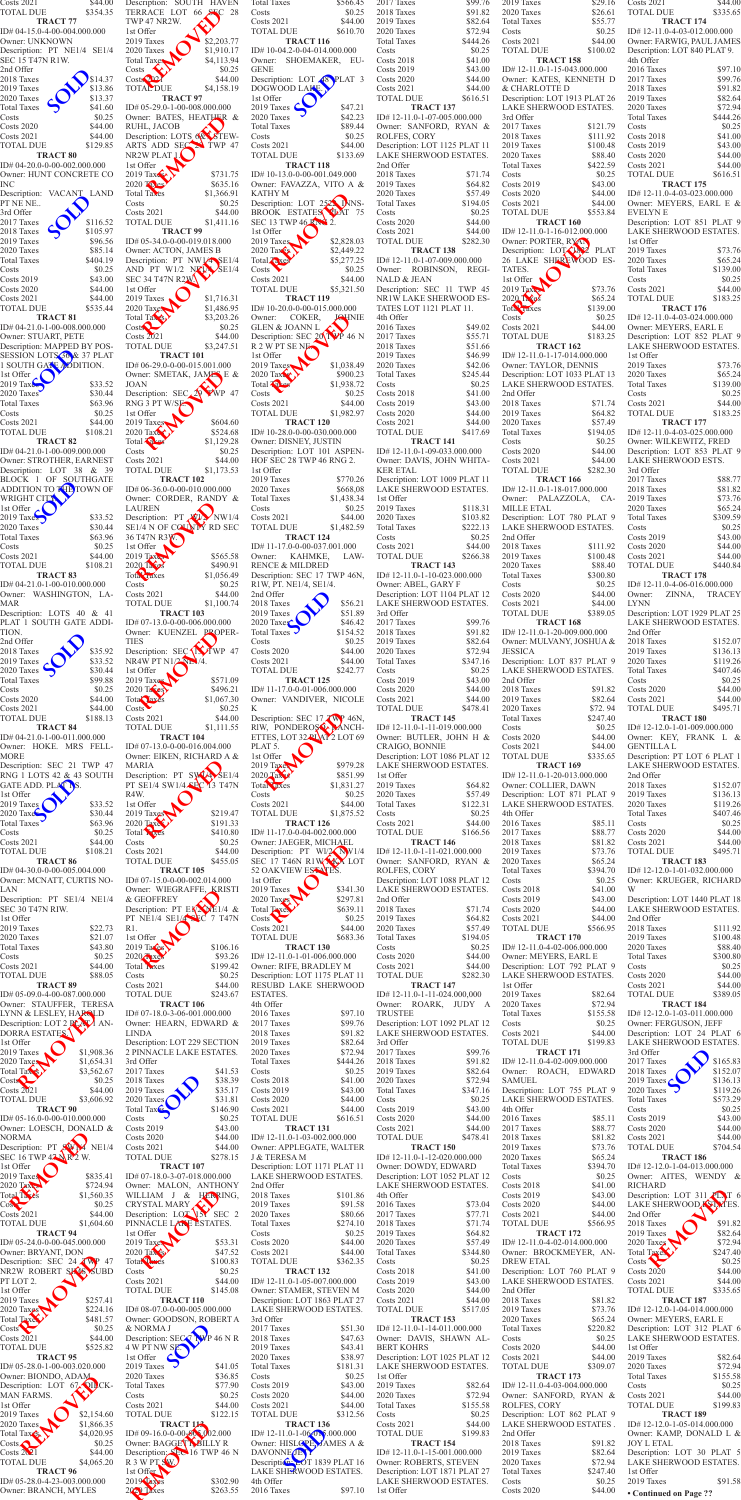| 2020 Taxes<br><b>Total Taxes</b><br>Costs                                     | \$80.66<br>\$172.24<br>\$0.25    | TOTAL DUE<br><b>TRACT 207</b><br>ID#12-12.0-2-06-009.000.000                           | \$417.69                         | 2020 Taxes<br><b>Total Taxes</b><br>Costs                                     | \$72.94<br>\$155.58<br>\$0.25  | Costs<br><b>Costs 2020</b><br><b>Costs 2021</b>                                        | \$0.25<br>\$44.00<br>\$44.00   | Total Taxes<br>Costs<br><b>Costs 2021</b>                                           | \$155.58<br>\$0.25<br>\$44.00    | Total Taxes<br>Costs<br>Costs 2018                                        | \$543.72<br>\$0.25<br>\$41.00  |
|-------------------------------------------------------------------------------|----------------------------------|----------------------------------------------------------------------------------------|----------------------------------|-------------------------------------------------------------------------------|--------------------------------|----------------------------------------------------------------------------------------|--------------------------------|-------------------------------------------------------------------------------------|----------------------------------|---------------------------------------------------------------------------|--------------------------------|
| Costs 2021<br><b>TOTAL DUE</b>                                                | \$44.00<br>\$216.49              | Owner: SANFORD, RYAN &<br>ROLFES, CORY                                                 |                                  | <b>Costs 2021</b><br><b>TOTAL DUE</b>                                         | \$44.00<br>\$199.83            | <b>TOTAL DUE</b><br><b>TRACT 249</b>                                                   | \$282.30                       | <b>TOTAL DUE</b><br>TRACT <sub>267</sub>                                            | \$199.83                         | <b>Costs 2019</b><br>Costs 2020                                           | \$43.00<br>\$44.00             |
| <b>TRACT 190</b><br>ID#12-12.0-1-05-018.000.000<br>Owner: CRUSE, ROBERT       |                                  | Description: LOT 973 PLAT 9<br>LAKE SHERWOOD ESTATES.<br>2nd Offer                     |                                  | <b>TRACT 227</b><br>ID#12-12.0-4-01-024.000.000<br>Owner: ZINNA, TRACEY       |                                | ID# 12-12.0-4-06-054.000.000<br>Owner: FROST, PATRICK<br>Description: LOT 1217 PLAT 16 |                                | ID#12-13.0-1-08-009-001.000<br>Owner: VOLKEZA OSHUA<br>Description: LOT 2020 REPLAT |                                  | <b>Costs 2021</b><br><b>TOTAL DUE</b><br><b>TRACT 284</b>                 | \$44.00<br>\$715.97            |
| Description: LOT 34 PLAT 5<br>LAKE SHERWOOD ESTATES.                          |                                  | 2018 Taxes<br>2019 Taxes                                                               | \$91.82<br>\$82.64               | <b>LYNN</b><br>Description: LOT 1324 PLAT 16                                  |                                | LAKE SHERWOOD ESTATES.<br>3rd Offer                                                    |                                | PLAT 28 LAKE SHERWOOD<br>ESTATES.                                                   |                                  | ID#12-13.0-2-05-023.001.000<br>Owner: MCBRIDE, RONALD J                   |                                |
| 3rd Offer<br>2017 Taxes<br>2018 Taxes                                         | \$110.78<br>\$101.86             | 2020 Taxes<br><b>Total Taxes</b><br>Costs                                              | \$72.94<br>\$247.40<br>\$0.25    | LAKE SHERWOOD ESTATES.<br>2nd Offer<br>2018 Taxes                             | \$91.82                        | 2017 Taxes<br>2018 Taxes<br>2019 Taxes                                                 | \$55.71<br>\$51.66<br>\$46.99  | 1st Offer<br>2019 Taxes<br>$29.0$ Taxes                                             | \$82.64<br>\$72.94               | & JOY A<br>Description: LOT 1617 PLAT 20<br><b>LAKE SHERWOOD ESTATES.</b> |                                |
| 2019 Taxes<br>2020 Taxes                                                      | \$91.58<br>\$80.66               | <b>Costs 2020</b><br><b>Costs 2021</b>                                                 | \$44.00<br>\$44.00               | 2019 Taxes<br>2020 Taxes                                                      | \$82.64<br>\$72.94             | 2020 Taxes<br><b>Total Taxes</b>                                                       | \$42.06<br>\$196.42            | <b>Total Taxes</b><br>Costs                                                         | \$155.58<br>\$0.25               | 4th Offer<br>2016 Taxes                                                   | \$121.13                       |
| <b>Total Taxes</b><br>Costs                                                   | \$384.88<br>\$0.25               | <b>TOTAL DUE</b><br><b>TRACT 208</b>                                                   | \$335.65                         | <b>Total Taxes</b><br>Costs                                                   | \$247.40<br>\$0.25             | Costs<br><b>Costs 2019</b>                                                             | \$0.25<br>\$43.00              | <b>Costs 2021</b><br><b>TOTAL DUE</b>                                               | \$44.00<br>\$199.83              | 2017 Taxes<br>2018 Taxes                                                  | \$121.79<br>\$111.92           |
| <b>Costs 2019</b><br><b>Costs 2020</b>                                        | \$43.00<br>\$44.00               | ID#12-12.0-2-07-005.000.000<br>Owner: EBERT, ROGER &<br><b>CHRISTINE</b>               |                                  | <b>Costs 2020</b><br><b>Costs 2021</b>                                        | \$44.00<br>\$44.00             | $\text{Costs } 2020$<br><b>Costs 2021</b>                                              | \$44.00<br>\$44.00             | <b>TRACT 268</b><br>ID# 12-13.0-1-09-010.000.000                                    |                                  | 2019 Taxes<br>2020 Taxes                                                  | \$100.48<br>\$88.40            |
| <b>Costs 2021</b><br><b>TOTAL DUE</b><br><b>TRACT 191</b>                     | \$44.00<br>\$516.13              | Description: LOT 924 PLAT 9<br>LAKE SHERWOOD ESTATES.                                  |                                  | <b>TOTAL DUE</b><br><b>TRACT 230</b><br>ID#12-12.0-4-02-010.000.000           | \$335.65                       | <b>TOTAL DUE</b><br>TRACT <sub>251</sub><br>ID#12-12.0-4-09-022.000.000                | \$327.67                       | Owner: DYER, DANNY M III &<br>KATHLEEN M<br>Description: LOT 1998 PLAT 28           |                                  | <b>Total Taxes</b><br>Costs<br>Costs 2018                                 | \$543.72<br>\$0.25<br>\$41.00  |
| ID#12-12.0-2-01-005.000.000<br>Owner: PACANOWSKI, MI-                         |                                  | 4th Offer<br>2016 Taxes                                                                | \$97.10                          | Owner: REAM LEO W REVO-<br><b>CABLE TRUST</b>                                 |                                | Owner: DICK, HERMAN W<br>Description: LOT 2128 PLAT 28                                 |                                | LAKE SHERWOOD ESTATES.<br>2nd Offer                                                 |                                  | <b>Costs 2019</b><br><b>Costs 2020</b>                                    | \$43.00<br>\$44.00             |
| CHAEL J<br>Description: LOT 90 PLAT 3<br>LAKE SHERWOOD ESTATES.               |                                  | 2017 Taxes<br>2018 Taxes<br>2019 Taxes                                                 | \$99.76<br>\$91.82<br>\$82.64    | Description: LOT 1311 PLAT 17<br>LAKE SHERWOOD ESTATES.<br>4th Offer          |                                | LAKE SHERWOOD ESTATES.<br>4th Offer<br>2016 Taxes                                      | \$145.19                       | 2018 Taxes<br>2019 Taxes<br>2020 Taxes                                              | \$91.82<br>\$82.64<br>\$72.94    | <b>Costs 2021</b><br><b>TOTAL DUE</b><br>TRACT <sub>285</sub>             | \$44.00<br>\$715.97            |
| 3rd Offer<br>2017 Taxes                                                       | \$99.76                          | 2020 Taxes<br><b>Total Taxes</b>                                                       | \$72.94<br>\$444.26              | 2016 Taxes<br>2017 Taxes                                                      | \$121.13<br>\$121.79           | 2017 Taxes<br>2018 Taxes                                                               | \$143.80<br>\$131.98           | <b>Total Taxes</b><br>Costs                                                         | \$247.40<br>\$0.25               | $ID# 12-13.0-2-05-028.000.000$<br>Owner: JAYCOX, CHRISTINA                |                                |
| 2018 Taxes<br>2019 Taxes                                                      | \$91.82<br>\$82.64               | Costs<br><b>Costs 2018</b>                                                             | \$0.25<br>\$41.00                | 2018 Taxes<br>2019 Taxes                                                      | \$111.92<br>\$100.48           | 2019 Taxes<br>2020 Taxes                                                               | \$118.31<br>\$103.82           | <b>Costs 2020</b><br><b>Costs 2021</b>                                              | \$44.00<br>\$44.00               | M & LEONARD S<br>Description: LOT 1612 PLAT 20                            |                                |
| 2020 Taxes<br><b>Total Taxes</b><br>Costs                                     | \$72.94<br>\$347.16<br>\$0.25    | <b>Costs 2019</b><br>Costs 2020<br><b>Costs 2021</b>                                   | \$43.00<br>\$44.00<br>\$44.00    | 2020 Taxes<br><b>Total Taxes</b><br>Costs                                     | \$88.40<br>\$543.72<br>\$0.25  | <b>Total Taxes</b><br>Costs<br><b>Costs 2018</b>                                       | \$643.10<br>\$0.25<br>\$41.00  | <b>TOTAL DUE</b><br><b>TRACT 271</b><br>ID# 12-13.0-2-02-046.000.000                | \$335.65                         | LAKE SHERWOOD ESTATES.<br>1st Offer<br>2019 Taxes                         | \$100.48                       |
| <b>Costs 2019</b><br><b>Costs 2020</b>                                        | \$43.00<br>\$44.00               | <b>TOTAL DUE</b><br><b>TRACT 210</b>                                                   | \$616.51                         | Costs 2018<br><b>Costs 2019</b>                                               | \$41.00<br>\$43.00             | <b>Costs 2019</b><br>Costs 2020                                                        | \$43.00<br>\$44.00             | Owner: ACTIVE HOLDINGS<br><b>GROUP INC</b>                                          |                                  | 2020 Taxes<br><b>Total Taxes</b>                                          | \$88.40<br>\$188.88            |
| $\text{Costs } 2021$<br><b>TOTAL DUE</b>                                      | \$44.00<br>\$478.41              | ID# $12-12.0-2-16-004.000.000$<br>Owner: AHMADIYYA MOVE-                               |                                  | <b>Costs 2020</b><br><b>Costs 2021</b>                                        | \$44.00<br>\$44.00             | <b>Costs 2021</b><br><b>TOTAL DUE</b>                                                  | \$44.00<br>\$815.35            | Description: LOT 1742 PLAT 19<br>LAKE SHERWOOD ESTATES.                             |                                  | Costs<br><b>Costs 2021</b>                                                | \$0.25<br>\$44.00              |
| <b>TRACT 192</b><br>ID#12-12.0-2-01-007.000.000<br>Owner: MITTRUCKER, JOHN    |                                  | <b>MENT IN ISLAM</b><br>Description: LOT 172 PLAT 2<br>LAKE SHERWOOD ESTATES.          |                                  | <b>TOTAL DUE</b><br>TRACT <sub>234</sub><br>ID#12-12.0-4-02-040.000.000       | \$715.97                       | <b>TRACT 254</b><br>$ID# 12-12.0-4-11-010.000.000$<br>Owner: KIRKPATRICK, WIL-         |                                | 1st Offer<br>2019 Taxes<br>2020 Taxes                                               | \$100.48<br>\$88.40              | <b>TOTAL DUE</b><br>TRACT <sub>290</sub><br>ID#12-13.0-2-09-018.000.000   | \$233.13                       |
| Description: LOT 120 PLAT 3<br>LAKE SHERWOOD ESTATES.                         |                                  | 4th Offer<br>2016 Taxes                                                                | \$217.28                         | Owner: ZINNA, TRACEY<br><b>LYNN</b>                                           |                                | LIAM<br>Description: LOT 2146 PLAT 28                                                  |                                | <b>Total Taxes</b><br>Costs                                                         | \$188.88<br>\$0.25               | <b>GRANNEMANN,</b><br>Owner:<br>FRED H & DOLORES 0                        |                                |
| 2nd Offer<br>2018 Taxes                                                       | \$91.82                          | 2017 Taxes<br>2018 Taxes                                                               | \$209.85<br>\$192.21             | Description: LOT 1281 PLAT 17<br>LAKE SHERWOOD ESTATES.                       |                                | LAKE SHERWOOD ESTATES.<br>2nd Offer<br>2018 Taxes                                      |                                | <b>Costs 2021</b><br><b>TOTAL DUE</b>                                               | \$44.00<br>\$233.13              | Description: LOT 2499 PLAT 33<br>LAKE SHERWOOD ESTATES.                   |                                |
| 2019 Taxes<br>2020 Taxes<br><b>Total Taxes</b>                                | \$82.64<br>\$72.94               | 2019 Taxes<br>2020 Taxes<br>$$247.40$ Total Taxes                                      | \$171.82<br>\$150.16<br>\$941.32 | 2nd Offer<br>2018 Taxes<br>2019 Taxes                                         | \$81.82<br>\$73.76             | 2019 Taxes<br>2020 Taxes                                                               | \$111.92<br>\$100.48           | <b>TRACT 272</b><br>ID#12-13.0-2-02-047.000.000<br>\$88.40 Owner: ACTIVE HOLDINGS   |                                  | 3rd Offer<br>2017 Taxes<br>2018 Taxes                                     | \$77.71<br>\$71.74             |
| Costs<br><b>Costs 2020</b>                                                    | \$44.00                          | Costs 2018                                                                             | \$0.25<br>\$41.00                | 2020 Taxes<br><b>Total Taxes</b>                                              | \$65.24<br>\$220.82            | <b>Total Taxes</b><br>Costs                                                            | \$300.80<br>\$0.25             | <b>GROUP INC</b><br>Description: LOT 1741 PLAT 19                                   |                                  | 2019 Taxes<br>2020 Taxes                                                  | \$64.82<br>\$57.49             |
| <b>Costs 2021</b><br><b>TOTAL DUE</b><br><b>TRACT 197</b>                     | \$44.00<br>\$335.65              | <b>Costs 2019</b><br>Costs 2020<br><b>Costs 2021</b>                                   | \$43.00<br>\$44.00<br>\$44.00    | Costs<br>Costs 2020<br><b>Costs 2021</b>                                      | \$0.25<br>\$44.00<br>\$44.00   | <b>Costs 2020</b><br>Costs 2021<br><b>TOTAL DUE</b>                                    | \$44.00<br>\$44.00<br>\$389.05 | LAKE SHERWOOD ESTATES.<br>1st Offer<br>2019 Taxes                                   | \$118.31                         | <b>Total Taxes</b><br>Costs<br><b>Costs 2019</b>                          | \$271.76<br>\$0.25<br>\$43.00  |
| ID#12-12.0-2-02-005.000.000<br>Owner: LONG, DOUGLAS &                         |                                  | <b>TOTAL DUE</b><br><b>TRACT 212</b>                                                   | \$1,113.57                       | <b>TOTAL DUE</b><br>TRACT 235                                                 | \$309.07                       | <b>TRACT 255</b><br>ID# 12-12.0-4-11-012.000.000                                       |                                | 2020 Taxes<br><b>Total Taxes</b>                                                    | \$103.82<br>\$222.13             | Costs 2020<br><b>Costs 2021</b>                                           | \$44.00<br>\$44.00             |
| ELENA<br>Description: LOT 100 PLAT 3                                          |                                  | ID# 12-12.0-3-01-008.000.000<br>Owner: WEBER JOHN MI-                                  |                                  | ID# 12-12.0-4-02-045.000.000<br>Owner: BIBKO, DUANE J &                       |                                | Owner: MIKUS, ZACHARY<br>ALEN & AVERSA, KAREN                                          |                                | Costs<br><b>Costs 2021</b>                                                          | \$0.25<br>\$44.00                | <b>TOTAL DUE</b><br>TRACT <sub>292</sub>                                  | \$403.01                       |
| LAKE SHERWOOD ESTATES .<br>4th Offer<br>2016 Taxes                            | \$145.19                         | CHAEL<br>Description: LOT 445 PLAT 7<br>LAKE SHERWOOD ESTATES.                         |                                  | DELLA M<br>Description: LOT 1276 PLAT 17<br>LAKE SHERWOOD ESTATES.            |                                | <b>ELAINE</b><br>Description: LOT 2148 PLAT 28<br>LAKE SHERWOOD ESTATES.               |                                | <b>TOTAL DUE</b><br><b>TRACT 273</b><br>ID# 12-13.0-2-02-048.000.000                | \$266.38                         | ID#12-13.0-2-12-017.000.000<br>Owner: ESKEW, MATTHEW J<br>& SARAH M       |                                |
| 2017 Taxes<br>2018 Taxes                                                      | \$143.80<br>\$131.98             | 3rd Offer<br>2017 Taxes                                                                | \$121.79                         | 3rd Offer<br>2017 Taxes                                                       | \$88.77                        | 2nd Offer<br>2018 Taxes                                                                | \$91.82                        | Owner: ACTIVE HOLDINGS<br><b>GROUP INC</b>                                          |                                  | Description: LOT 2272 PLAT 32<br>LAKE SHERWOOD ESTATES.                   |                                |
| 2019 Taxes<br>2020 Taxes                                                      | \$118.31<br>\$103.82             | 2018 Taxes<br>2019 Taxes                                                               | \$111.92<br>\$100.48             | 2018 Taxes<br>2019 Taxes                                                      | \$81.82<br>\$73.76             | 2019 Taxes<br>2020 Taxes                                                               | \$82.64<br>\$72.94             | Description: LOT 1740 PLAT 19<br>LAKE SHERWOOD ESTATES.                             |                                  | 4th Offer<br>2016 Taxes                                                   | \$73.04                        |
| <b>Total Taxes</b><br>Costs<br><b>Costs 2018</b>                              | \$643.10<br>\$0.25<br>\$41.00    | 2020 Taxes<br><b>Total Taxes</b><br>Costs                                              | \$88.40<br>\$422.59<br>\$0.25    | 2020 Taxes<br><b>Total Taxes</b><br>Costs                                     | \$65.24<br>\$309.59<br>\$0.25  | <b>Total Taxes</b><br>Costs<br>Costs 2020                                              | \$247.40<br>\$0.25<br>\$44.00  | 1st Offer<br>2019 Taxes<br>2020 Taxes                                               | \$100.48<br>\$88.40              | 2017 Taxes<br>2018 Taxes<br>2019 Taxes                                    | \$77.71<br>\$71.74<br>\$64.82  |
| <b>Costs 2019</b><br><b>Costs 2020</b>                                        | \$43.00<br>\$44.00               | <b>Costs 2019</b><br>Costs 2020                                                        | \$43.00<br>\$44.00               | Costs 2019<br>Costs 2020                                                      | \$43.00<br>\$44.00             | Costs 2021<br><b>TOTAL DUE</b>                                                         | \$44.00<br>\$335.65            | <b>Total Taxes</b><br>Costs                                                         | \$188.88<br>\$0.25               | 2020 Taxes<br><b>Total Taxes</b>                                          | \$57.49<br>\$344.80            |
| <b>Costs 2021</b><br><b>TOTAL DUE</b>                                         | \$44.00<br>\$815.35              | <b>Costs 2021</b><br><b>TOTAL DUE</b>                                                  | \$44.00<br>\$553.84              | <b>Costs 2021</b><br><b>TOTAL DUE</b>                                         | \$44.00<br>\$440.84            | <b>TRACT 256</b><br>ID#12-13.0-1-01-023.000.000                                        |                                | Costs 2021<br><b>TOTAL DUE</b>                                                      | \$44.00<br>\$233.13              | Costs<br><b>Costs 2018</b>                                                | \$0.25<br>\$41.00              |
| <b>TRACT 198</b><br>ID#12-12.0-2-03-002.000.000<br>Owner: CRUTCHER, FLOYD C   |                                  | <b>TRACT 214</b><br>ID#12-12.0-3-01-029.000.000<br>Owner: BEGLEY, SHAWN &              |                                  | <b>TRACT 239</b><br>ID#12-12.0-4-04-011.000.000<br>Owner: WONES, CHARLES M    |                                | Owner: MATYIKO, FRANK &<br><b>TAMARA</b><br>Description: LOT 2173 PLAT 29              |                                | <b>TRACT 276</b><br>ID#12-13.0-2-04-003.000.000<br>Owner: GARDNER, ROBERTA          |                                  | <b>Costs 2019</b><br><b>Costs 2020</b><br>Costs 2021                      | \$43.00<br>\$44.00<br>\$44.00  |
| & SUE K<br>Description: LOT 1955 PLAT 15                                      |                                  | <b>HOLLY</b><br>Description: LOT 525 PLAT 7                                            |                                  | Description: LOT 518 PLAT 7<br>LAKE SHERWOOD ESTATES.                         |                                | LAKE SHERWOOD ESTATES.<br>2nd Offer                                                    |                                | A<br>Description: LOT 1570 PLAT 21                                                  |                                  | <b>TOTAL DUE</b><br>TRACT <sub>295</sub>                                  | \$517.05                       |
| LAKE SHERWOOD ESTATES.<br>1st Offer                                           |                                  | LAKE SHERWOOD COMPLES.<br>1st Offer                                                    |                                  | 2nd Offer<br>2018 Taxes                                                       | \$91.82                        | 2018 Taxes<br>2019 Taxes                                                               | \$71.74<br>\$64.82             | LAKE SHERWOOD ESTATES.<br>1st Offer                                                 |                                  | ID# 12-13.0-2-13-011.000.000<br>Owner: MCCARTHY, ROBERT                   |                                |
| 2019 Taxes<br>2020 Taxes<br><b>Total Taxes</b>                                | \$73.76<br>\$65.24<br>\$139.00   | 2019 Taxes<br>2020 Taxes<br>Total Taxes                                                | \$64.82<br>\$57.49<br>\$122.31   | 2019 Taxes<br>2020 Taxes<br><b>Total Taxes</b>                                | \$82.64<br>\$72.94<br>\$247.40 | 2020 Taxes<br><b>Total Taxes</b><br>Costs                                              | \$57.49<br>\$194.05<br>\$0.25  | 2019 Taxes<br>2020 Taxes<br><b>Total Taxes</b>                                      | \$136.13<br>\$119.26<br>\$255.39 | J JR<br>Description: LOT 2235 PLAT 32<br>LAKE SHERWOOD ESTATES.           |                                |
| Costs<br><b>Costs 2021</b>                                                    | \$0.25<br>\$44.00                | Costs<br>Costs 227                                                                     | \$0.25<br>\$44.00                | Costs<br>Costs 2020                                                           | \$0.25<br>\$44.00              | $\text{Costs } 2020$<br><b>Costs 2021</b>                                              | \$44.00<br>\$44.00             | Costs<br><b>Costs 2021</b>                                                          | \$0.25<br>\$44.00                | 1st Offer<br>2019 Taxes                                                   | \$46.99                        |
| <b>TOTAL DUE</b><br><b>TRACT 199</b><br>ID#12-12.0-2-03-015.000.000           | \$183.25                         | <b>TOTAL DUE</b><br><b>TRACT 216</b><br>ID#12-12.0-3-05-004.000.000                    | \$166.56                         | <b>Costs 2021</b><br><b>TOTAL DUE</b><br>TRACT <sub>240</sub>                 | \$44.00<br>\$335.65            | <b>TOTAL DUE</b><br><b>TRACT 260</b><br>ID# 12-13.0-1-04-015.000.000                   | \$282.30                       | <b>TOTAL DUE</b><br><b>TRACT 277</b><br>ID# 12-13.0-2-04-012.000.000                | \$299.64                         | 2020 Taxes<br><b>Total Taxes</b><br>Costs                                 | \$42.06<br>\$89.05<br>\$0.25   |
| Owner: MAIJALA, SETH A &<br>DIANE M                                           |                                  | Owner: HEMMINGHAUS, JA-<br>COB & HATCHER, COURT-                                       |                                  | ID#12-12.0-4-04-027.000.000<br>Owner: FORTMAN, JAMES                          |                                | Owner: RAPP, ARMAN E FAM-<br><b>ILY TRUST</b>                                          |                                | Owner: NOLKEMPER, HELEN<br>RUTH                                                     |                                  | <b>Costs 2021</b><br><b>TOTAL DUE</b>                                     | \$44.00<br>\$133.30            |
| Description: LOT 1942 PLAT 14<br>LAKE SHERWOOD ESTATES.                       |                                  | <b>NEY</b><br>Description: LOT 628 PLAT 8                                              |                                  | Description: LOT 425 PLAT 4<br>LAKE SHERWOOD ESTATES.                         |                                | Description: LAKE SHER-<br>WOOD ESTATES LOT 2085                                       |                                | Description: LOT 1597 PLAT 20<br>LAKE SHERWOOD ESTATES.                             |                                  | <b>TRACT 297</b><br>ID# 12-13.0-2-13-023.000.000                          |                                |
| 1st Offer<br>2019 Taxes<br>2020 Taxes                                         | \$64.82<br>\$57.49               | LAKE SHERWOOD ESTATES.<br>1st Offer<br>2019 Taxes                                      | \$82.64                          | 1st Offer<br>2019 Taxes<br>2020 Taxes                                         | \$136.13<br>\$119.26           | PLAT 29 SEC 13 TWP 45 RNG<br>1 S.<br>4th Offer                                         |                                | 1st Offer<br>2019 Taxes<br>2020 Taxes                                               | \$100.48<br>\$88.40              | Owner: WALTERS, JAMES &<br>PATRICIA K<br>Description: LOT 2259 PLAT 32    |                                |
| <b>Total Taxes</b><br>Costs                                                   | \$122.31                         | 2020 Taxes<br>\$0.25 Total Taxes                                                       | \$72.94<br>\$155.58              | <b>Total Taxes</b><br>Costs                                                   | \$255.39<br>\$0.25             | 2016 Taxes<br>2017 Taxes                                                               | \$73.04<br>\$77.71             | <b>Total Taxes</b><br>Costs                                                         | \$188.88                         | LAKE SHERWOOD ESTATES.<br>$$0.25$ 3rd Offer                               |                                |
| <b>Costs 2021</b><br><b>TOTAL DUE</b>                                         | \$44.00<br>\$166.56              | Costs<br><b>Costs 2021</b>                                                             | \$0.25<br>\$44.00                | <b>Costs 2021</b><br><b>TOTAL DUE</b>                                         | \$44.00<br>\$299.64            | 2018 Taxes<br>2019 Taxes                                                               | \$71.74<br>\$64.82             | <b>Costs 2021</b><br><b>TOTAL DUE</b>                                               | \$44.00<br>\$233.13              | 2017 Taxes<br>2018 Taxes                                                  | \$55.71<br>\$51.66             |
| TRACT <sub>200</sub><br>ID#12-12.0-2-03-026.000.000<br>Owner: MARK'S SERVICES |                                  | <b>TOTAL DUE</b><br><b>TRACT 217</b><br>ID#12-12.0-3-05-005.000.000                    | \$199.83                         | <b>TRACT 244</b><br>ID#12-12.0-4-06-006.000.000<br>Owner: GUION, JAMES &      |                                | 2020 Taxes<br><b>Total Taxes</b><br>Costs                                              | \$57.49<br>\$344.80<br>\$0.25  | TRACT <sub>280</sub><br>ID#12-13.0-2-05-005.000.000<br>Owner: HOWARD, STEVEN        |                                  | 2019 Taxes<br>2020 Taxes<br><b>Total Taxes</b>                            | \$46.99<br>\$42.06<br>\$196.42 |
| LLC<br>Description: LOT 1197 PLAT 14                                          |                                  | Owner: PHILLIPS, SANDRA K<br>Description: LOT 627 PLAT 34                              |                                  | CARRIE<br>Description: LOT 1265 PLAT 17                                       |                                | <b>Costs 2018</b><br><b>Costs 2019</b>                                                 | \$41.00<br>\$43.00             | LEE & KATHLEEN MARIE<br>Description: LOT 1563 PLAT 21                               |                                  | Costs<br><b>Costs 2019</b>                                                | \$0.25<br>\$43.00              |
| LAKE SHERWOOD ESTATES.<br>Subsequent Offer                                    |                                  | LAKE SHERWOOD ESTATES.<br>4th Offer                                                    |                                  | LAKE SHERWOOD ESTATES.<br>4th Offer                                           | \$97.10                        | Costs 2020<br><b>Costs 2021</b>                                                        | \$44.00<br>\$44.00             | LAKE SHERWOOD ESTATES.<br>2nd Offer                                                 |                                  | Costs 2020<br><b>Costs 2021</b>                                           | \$44.00<br>\$44.00             |
| 2013 Taxes<br>2014 Taxes<br>2015 Taxes                                        | \$152.96<br>\$145.26<br>\$133.14 | 2016 Taxes<br>2017 Taxes<br>2018 Taxes                                                 | \$97.10<br>\$99.76<br>\$91.82    | 2016 Taxes<br>2017 Taxes<br>2018 Taxes                                        | \$99.76<br>\$91.82             | <b>TOTAL DUE</b><br><b>TRACT 262</b><br>ID# 12-13.0-1-04-033.000.000                   | \$517.05                       | 2018 Taxes<br>2019 Taxes<br>2020 Taxes                                              | \$131.98<br>\$118.31<br>\$103.82 | <b>TOTAL DUE</b><br><b>TRACT 298</b><br>ID#12-13.0-2-13-025.000.000       | \$327.67                       |
| 2016 Taxes<br>2017 Taxes                                                      | \$121.13<br>\$121.79             | 2019 Taxes<br>2020 Taxes                                                               | \$82.64<br>\$72.94               | 2019 Taxes<br>2020 Taxes                                                      | \$82.64<br>\$72.94             | Owner: GONSALVES, BRIAN<br>Description: LAK SHER-                                      |                                | <b>Total Taxes</b><br>Costs                                                         | \$354.11<br>\$0.25               | Owner: CURTIS, DUSTIN PAT-<br><b>RICK</b>                                 |                                |
| 2018 Taxes<br>2019 Taxes<br>2020 Taxes                                        | \$111.92<br>\$100.48<br>\$88.40  | <b>Total Taxes</b><br>Costs<br>Costs 2018                                              | \$444.26<br>\$0.25<br>\$41.00    | <b>Total Taxes</b><br>Costs<br>Costs 2018                                     | \$444.26<br>\$0.25<br>\$41.00  | WOOD ESTATES 2007 2067<br>PLAT 29 SECTS TWP 45 RNG<br>1 S.                             |                                | <b>Costs 2020</b><br><b>Costs 2021</b><br><b>TOTAL DUE</b>                          | \$44.00<br>\$44.00<br>\$442.36   | Description: LOT 2257 PLAT 32<br>LAKE SHERWOOD ESTATES.<br>2nd Offer      |                                |
| <b>Total Taxes</b><br>Costs                                                   | \$975.08<br>\$0.25               | <b>Costs 2019</b><br>Costs 2020                                                        | \$43.00<br>\$44.00               | <b>Costs 2019</b><br><b>Costs 2020</b>                                        | \$43.00<br>\$44.00             | 1st Offer<br>2019 Fax ps                                                               | \$64.82                        | <b>TRACT 281</b><br>$ID# 12-13.0-2-05-010.000.000$                                  |                                  | 2018 Taxes<br>2019 Taxes                                                  | \$51.66<br>\$46.99             |
| <b>Costs 2015</b><br><b>Costs 2016</b>                                        | \$41.71<br>\$40.18               | Costs 2021<br><b>TOTAL DUE</b>                                                         | \$44.00<br>\$616.51              | <b>Costs 2021</b><br><b>TOTAL DUE</b>                                         | \$44.00<br>\$616.51            | 2020 Taxes<br>Total Taxes                                                              | \$57.49<br>\$122.31            | Owner: PRUDENTIAL HOLD-<br>ING CO                                                   |                                  | 2020 Taxes<br><b>Total Taxes</b>                                          | \$42.06<br>\$140.71            |
| <b>Costs 2017</b><br><b>Costs 2018</b><br><b>Costs 2019</b>                   | \$40.45<br>\$41.00<br>\$43.00    | TRACT <sub>222</sub><br>ID#12-12.0-3-08-019.000.000<br>Owner: QUESENBERRY, ROD-        |                                  | TRACT <sub>245</sub><br>ID#12-12.0-4-06-024.000.000<br>Owner: MEISER, STEVE & |                                | Costs<br><b>Costs 2021</b><br><b>TOTAL DUE</b>                                         | \$0.25<br>\$44.00<br>\$166.56  | Description: LAKE SHER-<br>WOOD ESTATES LOT 1630<br>PLAT 23 SEC 13 TWP 45 RNG       |                                  | Costs<br>$\text{Costs } 2020$<br><b>Costs 2021</b>                        | \$0.25<br>\$44.00<br>\$44.00   |
| <b>Costs 2020</b><br>$\text{Costs } 2021$                                     | \$44.00<br>\$44.00               | <b>GER</b><br>Description: LOT 705 PLAT 8                                              |                                  | <b>MONA</b><br>Description: LOT 1247 PLAT 17                                  |                                | TRACT <sub>264</sub><br>ID#12-13.0-1-06-002.000.000                                    |                                | 1 S.<br>1st Offer                                                                   |                                  | <b>TOTAL DUE</b><br><b>TRACT 299</b>                                      | \$228.96                       |
| <b>TOTAL DUE</b><br>TRACT <sub>203</sub>                                      | \$1,269.67                       | LAKE SHERWOOD ESTATES.<br>3rd Offer                                                    |                                  | LAKE SHERWOOD ESTATES.<br>1st Offer                                           |                                | Owner: OLSON, MATTHEW &<br>ASHLEY & OLSON, LUCAS                                       |                                | 2019 Taxes<br>2020 Taxes                                                            | \$100.48<br>\$88.40              | ID# 12-13.0-2-13-034.000.000<br>Owner: CAGLE, WILLIAM D                   |                                |
| ID#12-12.0-2-04-009.000.000<br>Owner: HOWARD, JOHN C &<br>ANGELA G            |                                  | 2017 Taxes<br>2018 Taxes<br>2019 Taxes                                                 | \$121.79<br>\$111.92<br>\$100.48 | 2019 Taxes<br>2020 Taxes<br><b>Total Taxes</b>                                | \$73.76<br>\$65.24<br>\$139.00 | Description: LOT 2196 PLAT 29<br>LAKE SHERWOOD ESTATES.<br>2nd Offer                   |                                | <b>Total Taxes</b><br>Costs<br><b>Costs 2021</b>                                    | \$188.88<br>\$0.25<br>\$44.00    | Description: LOT 2248 PLAT 32<br>LAKE SHERWOOD ESTATES.<br>2nd Offer      |                                |
| Description: LOT 1965 PLAT 15<br>LAKE SHERWOOD ESTATES.                       |                                  | 2020 Taxes<br><b>Total Taxes</b>                                                       | \$88.40<br>\$422.59              | Costs<br>Costs 2021                                                           | \$0.25<br>\$44.00              | 2018 Taxes<br>2019 Taxes                                                               | \$91.82<br>\$82.64             | TOTAL DUE<br><b>TRACT 282</b>                                                       | \$233.13                         | 2018 Taxes<br>2019 Taxes                                                  | \$51.66<br>\$46.99             |
| 3rd Offer<br>2017 Taxes                                                       | \$121.79                         | Costs<br><b>Costs 2019</b>                                                             | \$0.25<br>\$43.00                | <b>TOTAL DUE</b><br><b>TRACT 246</b>                                          | \$183.25                       | 2020 Taxes<br><b>Total Taxes</b>                                                       | \$72.94<br>\$247.40            | ID#12-13.0-2-05-016.000.000<br>Owner: ZUMWALT, JOHN                                 |                                  | 2020 Taxes<br><b>Total Taxes</b>                                          | \$42.06<br>\$140.71            |
| 2018 Taxes<br>2019 Taxes<br>2020 Taxes                                        | \$111.92<br>\$100.48<br>\$88.40  | Costs 2020<br><b>Costs 2021</b><br><b>TOTAL DUE</b>                                    | \$44.00<br>\$44.00<br>\$553.84   | ID#12-12.0-4-06-027.000.000<br>Owner: BEHRENS, BRIAN<br><b>RICHARD</b>        |                                | Costs<br><b>Costs 2020</b><br><b>Costs 2021</b>                                        | \$0.25<br>\$44.00<br>\$44.00   | Description: LOT 1624 PLAT 23<br>LAKE SHERWOOD ESTATES.<br>4th Offer                |                                  | Costs<br>Costs 2020<br><b>Costs 2021</b>                                  | \$0.25<br>\$44.00<br>\$44.00   |
| Total Taxes<br>Costs                                                          | \$422.59<br>\$0.25               | <b>TRACT 225</b><br>ID# 12-12.0-3-08-039.000.000                                       |                                  | Description: LOT 1244 PLAT 17<br>LAKE SHERWOOD ESTATES.                       |                                | <b>TOTAL DUE</b><br><b>TRACT 265</b>                                                   | \$335.65                       | 2016 Taxes<br>2017 Taxes                                                            | \$121.13<br>\$121.79             | <b>TOTAL DUE</b><br>TRACT 300                                             | \$228.96                       |
| $\text{Costs } 2019$<br><b>Costs 2020</b>                                     | \$43.00<br>\$44.00               | Owner: HOWARD, JOHN R &<br>LINDA D                                                     |                                  | 3rd Offer<br>2017 Taxes                                                       | \$88.77                        | ID# 12-13.0-1-08-008.000.000<br>Owner: PROUHET, DAVID L                                |                                | 2018 Taxes<br>2019 Taxes                                                            | \$111.92<br>\$100.48             | ID# $12-13.0-2-14-007.000.000$<br>Owner: CLYNES, RICHARD J                |                                |
| <b>Costs 2021</b><br><b>TOTAL DUE</b><br><b>TRACT 205</b>                     | \$44.00<br>\$553.84              | Description: LOT 693 PLAT 8<br>LAKE SHERWOOD ESTATES.<br>3rd Offer                     |                                  | 2018 Taxes<br>2019 Taxes<br>2020 Taxes                                        | \$81.82<br>\$73.76<br>\$65.24  | ETAL<br>Description: LOT 2021 PLAT 28<br>LAKE SHERWOOD ESTATES.                        |                                | 2020 Taxes<br><b>Total Taxes</b><br>Costs                                           | \$88.40<br>\$543.72<br>\$0.25    | & CHERYL J<br>Description: LOT 2349 PLAT 32<br>LAKE SHERWOOD ESTATES.     |                                |
| ID#12-12.0-2-04-028.000.000<br>Owner: HAYES, WILLIAM A &                      |                                  | 2017 Taxes<br>2018 Taxes                                                               | \$99.76<br>\$91.82               | <b>Total Taxes</b><br>Costs                                                   | \$309.59<br>\$0.25             | 1st Offer<br>2019 Taxes                                                                | \$82.64                        | Costs 2018<br><b>Costs 2019</b>                                                     | \$41.00<br>\$43.00               | 2nd Offer<br>2018 Taxes                                                   | \$51.66                        |
| NATIONS, DAVID<br>Description: LOT 1984 PLAT 14                               |                                  | 2019 Taxes<br>2020 Taxes                                                               | \$82.64<br>\$72.94               | Costs 2019<br><b>Costs 2020</b>                                               | \$43.00<br>\$44.00             | 2020 Taxes<br><b>Total Taxes</b>                                                       | \$72.94<br>\$155.58            | Costs 2020<br>Costs 2021                                                            | \$44.00<br>\$44.00               | 2019 Taxes<br>2020 Taxes                                                  | \$46.99<br>\$42.06             |
| LAKE SHERWOOD ESTATES.<br>4th Offer<br>2016 Taxes                             | \$49.02                          | <b>Total Taxes</b><br>Costs<br><b>Costs 2019</b>                                       | \$347.16<br>\$0.25<br>\$43.00    | <b>Costs 2021</b><br><b>TOTAL DUE</b><br><b>TRACT 247</b>                     | \$44.00<br>\$440.84            | Costs<br>Costs 2021<br><b>TOTAL DUE</b>                                                | \$0.25<br>\$44.00<br>\$199.83  | <b>TOTAL DUE</b><br><b>TRACT 283</b><br>ID# 12-13,0-2-05-023,000.000                | \$715.97                         | <b>Total Taxes</b><br>Costs<br><b>Costs 2020</b>                          | \$140.71<br>\$0.25<br>\$44.00  |
| 2017 Taxes<br>2018 Taxes                                                      | \$55.71<br>\$51.66               | <b>Costs 2020</b><br><b>Costs 2021</b>                                                 | \$44.00<br>\$44.00               | ID#12-12.0-4-06-039.000.000<br>Owner: TILLER, JOSEPH &                        |                                | <b>TRACT 266</b><br>ID#12-13.0-1-08-009.000.000                                        |                                | Owner: MCBRIDE, RONALD J<br>& JOY A                                                 |                                  | Costs 2021<br><b>TOTAL DUE</b>                                            | \$44.00<br>\$228.96            |
| 2019 Taxes<br>2020 Taxes                                                      | \$46.99<br>\$42.06               | <b>TOTAL DUE</b><br>TRACT <sub>226</sub>                                               | \$478.41                         | <b>APRIL</b><br>Description: LOT 1232 PLAT 17                                 |                                | Owner: VOLKER, JONHUA<br>Description: LOT <b>10 O</b> REPLAT                           |                                | Description: LOT 1616 PLAT 20<br>LAKE SHERWOOD ESTATES.                             |                                  | <b>TRACT 301</b><br>ID# 12-13.0-2-15-003.000.000                          |                                |
| <b>Total Taxes</b><br>Costs<br><b>Costs 2018</b>                              | \$245.44<br>\$0.25<br>\$41.00    | ID# 12-12.0-3-08-040.000.000<br>Owner: EARNEST, LEONARD<br>Description: LOT 694 PLAT 8 |                                  | LAKE SHERWOOD ESTATES.<br>2nd Offer<br>2018 Taxes                             | \$71.74                        | PLAT 28 LAKE SHERWOOD<br><b>ESTATES.</b><br>1st Offer                                  |                                | 4th Offer<br>2016 Taxes<br>2017 Taxes                                               | \$121.13<br>\$121.79             | Owner: JOHNSON, THOMAS<br>JAMES<br>Description: LAKE                      | SHER-                          |
| <b>Costs 2019</b><br><b>Costs 2020</b>                                        | \$43.00<br>\$44.00               | LAKE SHERWOOD ESTATES.<br>1st Offer                                                    |                                  | 2019 Taxes<br>2020 Taxes                                                      | \$64.82<br>\$57.49             | 2019 Trees<br>2024 Taxes                                                               | \$82.64<br>\$72.94             | 2018 Taxes<br>2019 Taxes                                                            | \$111.92<br>\$100.48             | WOOD ESTS. LOT 2368 PLAT<br>34 SEC 13 TWP 45 RNG 1 S.                     |                                |
| <b>Costs 2021</b>                                                             | \$44.00                          | 2019 Taxes                                                                             | \$82.64                          | <b>Total Taxes</b>                                                            | \$194.05                       | C                                                                                      |                                | 2020 Taxes                                                                          | \$88.40                          | • Continued on Page ??                                                    |                                |